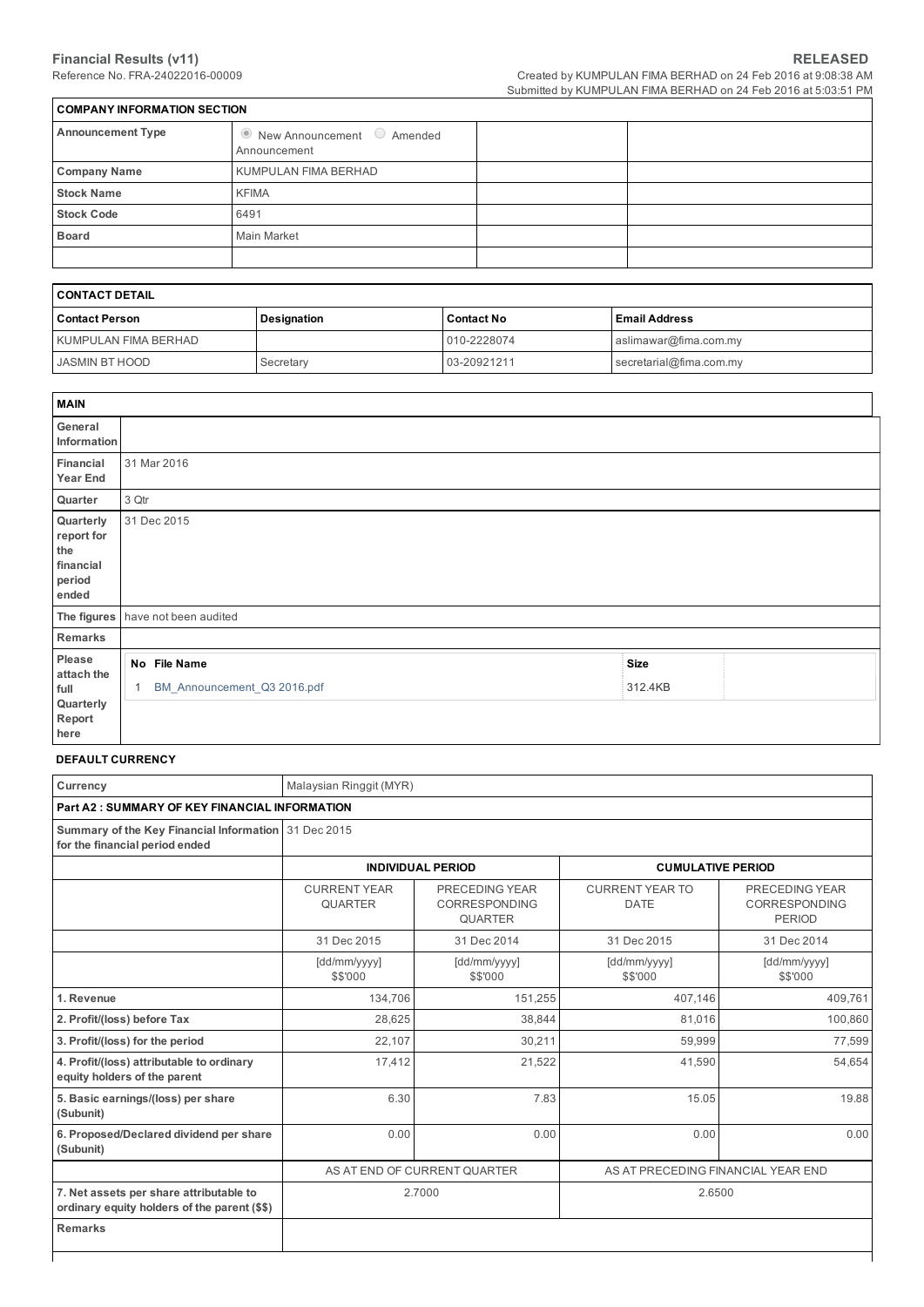In a currency system, there is usually a main unit (base) and subunit that is a fraction amount of the main unit. Example for the subunit as follows:

| Country               | <b>Base unit</b> | Subunit |
|-----------------------|------------------|---------|
| Malaysia              | Ringgit          | Sen     |
| <b>United States</b>  | <b>Dollar</b>    | Cent    |
| <b>United Kingdom</b> | Pound            | Pence   |

| Part A3 : ADDITIONAL INFORMATION (This Information is for Exchange's Internal Use only) |                                                                                                                                                                                              |                                                          |                                       |                                                         |  |
|-----------------------------------------------------------------------------------------|----------------------------------------------------------------------------------------------------------------------------------------------------------------------------------------------|----------------------------------------------------------|---------------------------------------|---------------------------------------------------------|--|
|                                                                                         |                                                                                                                                                                                              | <b>INDIVIDUAL PERIOD</b>                                 | <b>CUMULATIVE PERIOD</b>              |                                                         |  |
|                                                                                         | <b>CURRENT YEAR</b><br><b>QUARTER</b>                                                                                                                                                        | PRECEDING YEAR<br><b>CORRESPONDING</b><br><b>QUARTER</b> | <b>CURRENT YEAR TO</b><br><b>DATE</b> | PRECEDING YEAR<br><b>CORRESPONDING</b><br><b>PERIOD</b> |  |
|                                                                                         | 31 Dec 2015                                                                                                                                                                                  | 31 Dec 2014                                              | 31 Dec 2015                           | 31 Dec 2014                                             |  |
|                                                                                         | [dd/mm/yyyy]<br>\$\$'000                                                                                                                                                                     | [dd/mm/yyyy]<br>\$\$'000                                 | [dd/mm/yyyy]<br>\$\$'000              | [dd/mm/yyyy]<br>\$\$'000                                |  |
| 1. Gross interest income                                                                | 1.431                                                                                                                                                                                        | 1,443                                                    | 4,161                                 | 5,419                                                   |  |
| 2. Gross interest expense                                                               | 0                                                                                                                                                                                            |                                                          |                                       | $\Omega$                                                |  |
| <b>Remarks</b>                                                                          | For Individual Period RM'000<br>(i) As at $31/12/2015$ : (40)<br>(ii) As at 31/12/2014: (139)<br>For Cumulative Period RM'000<br>(i) As at 31/12/2015: (231)<br>(ii) As at 31/12/2014: (249) |                                                          |                                       |                                                         |  |

#### OTHER CURRENCY

| <b>Other Currency</b>                                                                                                                                    |                          |                                       |                          |                              |                                                          |                                       |                                                         |
|----------------------------------------------------------------------------------------------------------------------------------------------------------|--------------------------|---------------------------------------|--------------------------|------------------------------|----------------------------------------------------------|---------------------------------------|---------------------------------------------------------|
| Part A2: SUMMARY OF KEY FINANCIAL INFORMATION                                                                                                            |                          |                                       |                          |                              |                                                          |                                       |                                                         |
| Summary of the Key Financial Information<br>for the financial period ended                                                                               |                          | 31 Dec 2015                           |                          |                              |                                                          |                                       |                                                         |
|                                                                                                                                                          |                          |                                       | <b>INDIVIDUAL PERIOD</b> |                              |                                                          | <b>CUMULATIVE PERIOD</b>              |                                                         |
|                                                                                                                                                          |                          | <b>CURRENT YEAR</b><br><b>QUARTER</b> |                          |                              | PRECEDING YEAR<br><b>CORRESPONDING</b><br><b>QUARTER</b> | <b>CURRENT YEAR TO</b><br><b>DATE</b> | PRECEDING YEAR<br><b>CORRESPONDING</b><br><b>PERIOD</b> |
|                                                                                                                                                          |                          | [dd/mm/yyyy]<br>\$\$'000              |                          |                              | [dd/mm/yyyy]<br>\$\$'000                                 | [dd/mm/yyyy]<br>\$\$'000              | [dd/mm/yyyy]<br>\$\$'000                                |
| 1. Revenue                                                                                                                                               |                          |                                       |                          |                              |                                                          |                                       |                                                         |
| 2. Profit/(loss) before Tax                                                                                                                              |                          |                                       |                          |                              |                                                          |                                       |                                                         |
| 3. Profit/(loss) for the period                                                                                                                          |                          |                                       |                          |                              |                                                          |                                       |                                                         |
| 4. Profit/(loss) attributable to ordinary<br>equity holders of the parent                                                                                |                          |                                       |                          |                              |                                                          |                                       |                                                         |
| 5. Basic earnings/(loss) per share<br>(Subunit)                                                                                                          |                          |                                       |                          |                              |                                                          |                                       |                                                         |
| 6. Proposed/Declared dividend per share<br>(Subunit)                                                                                                     |                          |                                       |                          |                              |                                                          |                                       |                                                         |
|                                                                                                                                                          |                          |                                       |                          | AS AT END OF CURRENT QUARTER |                                                          | AS AT PRECEDING FINANCIAL YEAR END    |                                                         |
| 7. Net assets per share attributable to<br>ordinary equity holders of the parent (\$\$)                                                                  |                          |                                       |                          |                              |                                                          |                                       |                                                         |
| <b>Remarks</b>                                                                                                                                           |                          |                                       |                          |                              |                                                          |                                       |                                                         |
| In a currency system, there is usually a main unit (base) and subunit that is a fraction amount of the main unit.<br>Example for the subunit as follows: |                          |                                       |                          |                              |                                                          |                                       |                                                         |
| Country                                                                                                                                                  | <b>Base unit</b>         |                                       | <b>Subunit</b>           |                              |                                                          |                                       |                                                         |
| <b>Malaysia</b><br><b>United States</b>                                                                                                                  | Ringgit<br><b>Dollar</b> |                                       | Sen<br>Cent              |                              |                                                          |                                       |                                                         |
| <b>United Kingdom</b>                                                                                                                                    | Pound                    |                                       | Pence                    |                              |                                                          |                                       |                                                         |
| Part A3 : ADDITIONAL INFORMATION (This Information is for Exchange's Internal Use only)                                                                  |                          |                                       |                          |                              |                                                          |                                       |                                                         |
|                                                                                                                                                          |                          | <b>INDIVIDUAL PERIOD</b>              |                          |                              |                                                          | <b>CUMULATIVE PERIOD</b>              |                                                         |
|                                                                                                                                                          |                          | <b>CURRENT YEAR</b><br><b>QUARTER</b> |                          |                              | PRECEDING YEAR<br>CORRESPONDING<br><b>QUARTER</b>        | <b>CURRENT YEAR TO</b><br><b>DATE</b> | PRECEDING YEAR<br>CORRESPONDING<br><b>PERIOD</b>        |
|                                                                                                                                                          |                          | [dd/mm/yyyy]<br>\$\$'000              |                          | [dd/mm/yyyy]<br>\$\$'000     |                                                          | [dd/mm/yyyy]<br>\$\$'000              | [dd/mm/yyyy]<br>\$\$'000                                |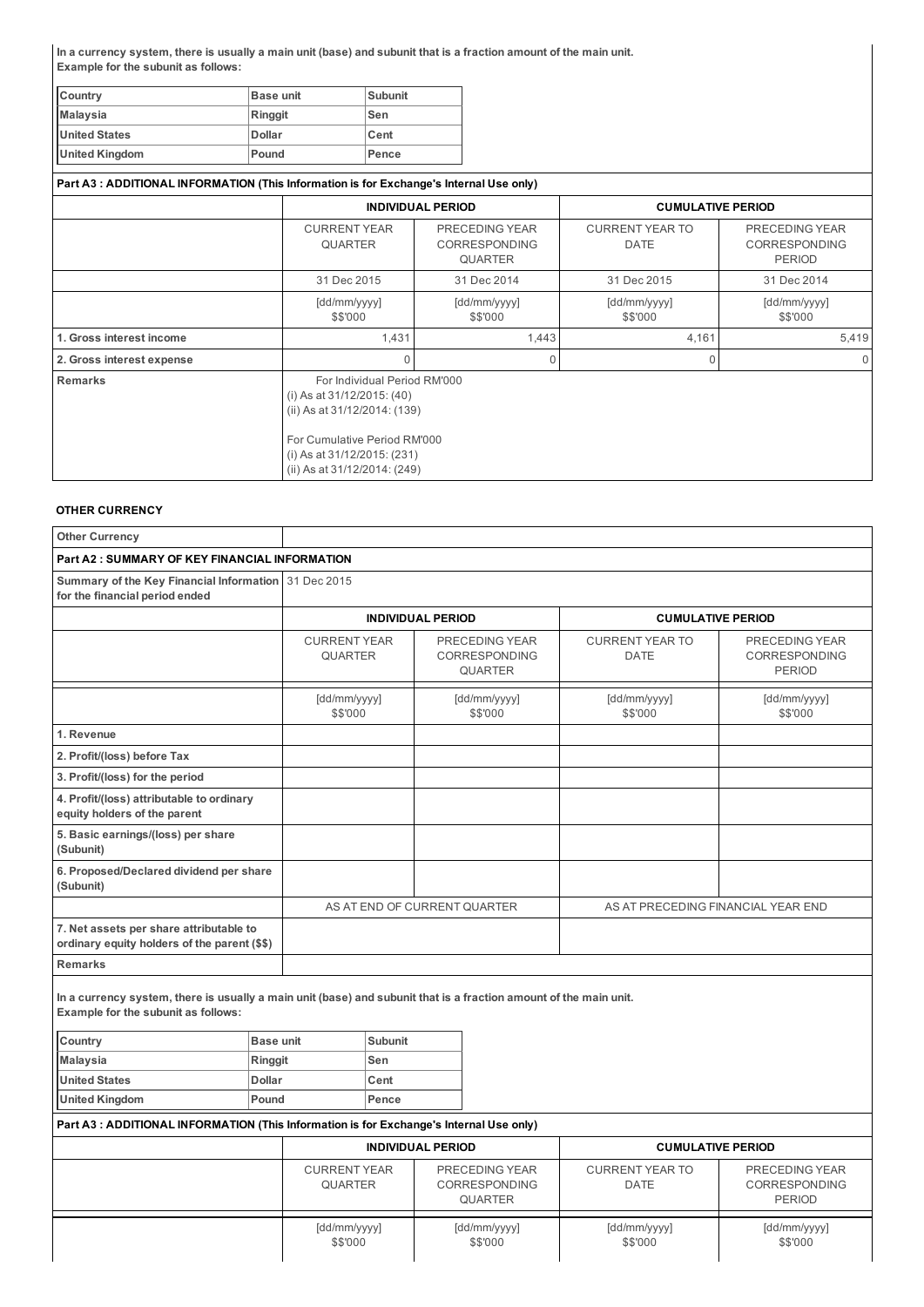| 1. Gross interest income  |  |  |
|---------------------------|--|--|
| 2. Gross interest expense |  |  |
| Remarks                   |  |  |

Copyright © 2015 Bursa Malaysia Berhad 6.15.4. All rights reserved. Terms & Conditions of Use, Disclaimer and Linking Policy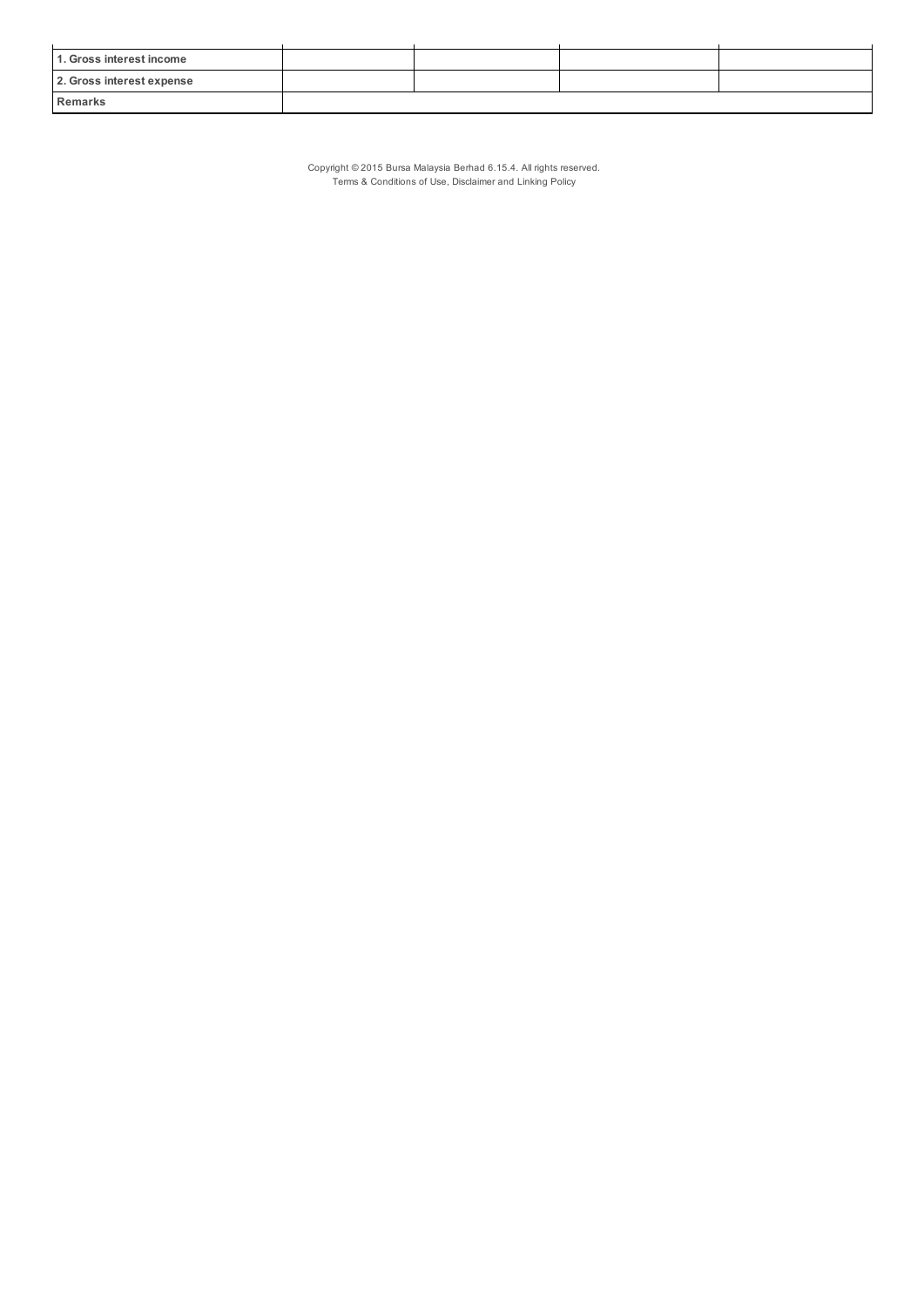

### KUMPULAN FIMA BERHAD (11817-V) (Incorporated in Malaysia)

Condensed Consolidated Financial Statements For The Financial Period Ended 31 December 2015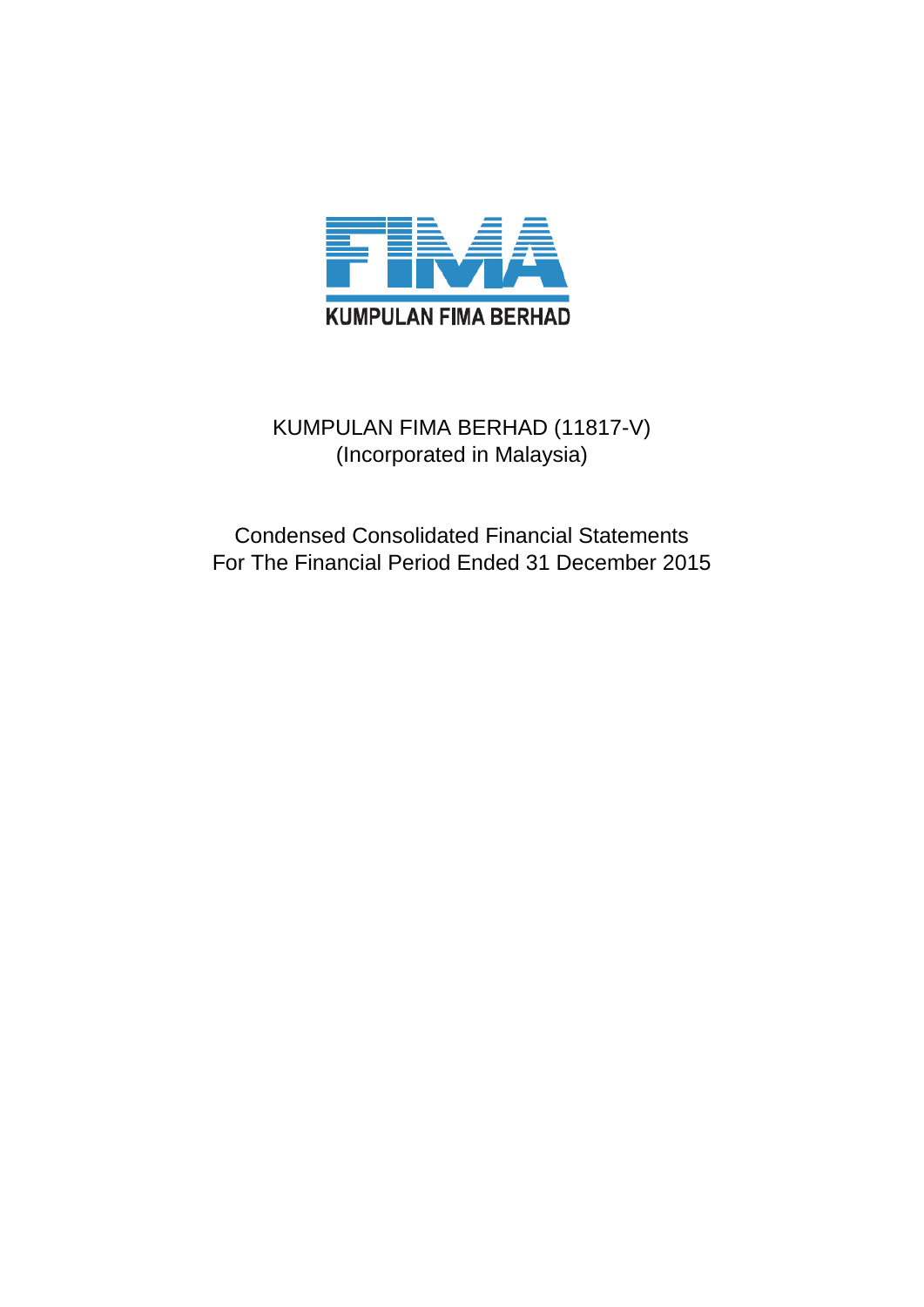

**KUMPULAN FIMA BERHAD (11817-V)**<br>KUMPULAN FIMA BERHAD

#### **CONDENSED CONSOLIDATED STATEMENT OF COMPREHENSIVE INCOME FOR THE THIRD QUARTER ENDED 31 DECEMBER 2015** *(THE FIGURES HAVE NOT BEEN AUDITED)*

|                                                       |                | <b>Current Quarter</b> |                       |                | <b>9 Months Cumulative</b> |  |
|-------------------------------------------------------|----------------|------------------------|-----------------------|----------------|----------------------------|--|
|                                                       |                | <b>Current</b>         | <b>Preceding Year</b> | <b>Current</b> | <b>Preceding Year</b>      |  |
|                                                       |                | Year                   | Corresponding         | Year           | Corresponding              |  |
|                                                       |                | Quarter                | Quarter               | <b>To Date</b> | <b>Period</b>              |  |
|                                                       | <b>Note</b>    | 31-12-2015             | 31-12-2014            | 31-12-2015     | 31-12-2014                 |  |
|                                                       |                | <b>RM'000</b>          | <b>RM'000</b>         | <b>RM'000</b>  | <b>RM'000</b>              |  |
|                                                       |                |                        |                       |                |                            |  |
| Revenue                                               | A <sub>9</sub> | 134,706                | 151,255               | 407,146        | 409,761                    |  |
| Cost of sales                                         |                | (88, 592)              | (92, 247)             | (260, 919)     | (249,006)                  |  |
| <b>Gross profit</b>                                   |                | 46,114                 | 59,008                | 146,227        | 160,755                    |  |
| Other income                                          |                | 3,341                  | 2,919                 | 9,726          | 12,929                     |  |
| Other items of expense                                |                |                        |                       |                |                            |  |
| Administrative expenses                               |                | (14, 161)              | (15, 913)             | (51, 771)      | (47, 803)                  |  |
| Selling and marketing expenses                        |                | (1, 456)               | (1,729)               | (4, 857)       | (5,281)                    |  |
| Other expenses                                        |                | (4, 944)               | (6,989)               | (18, 388)      | (22, 118)                  |  |
|                                                       |                | (20, 561)              | (24, 631)             | (75, 016)      | (75, 202)                  |  |
| Finance costs                                         |                | (40)                   | (138)                 | (231)          | (249)                      |  |
| Share of (loss)/profit of associates                  |                | (229)                  | 1,686                 | 310            | 2,627                      |  |
| Profit before tax                                     | A9/A10         | 28,625                 | 38,844                | 81,016         | 100,860                    |  |
| Income tax expense                                    | B <sub>5</sub> | (6, 518)               | (8,633)               | (21, 017)      | (23, 261)                  |  |
| Profit net of tax                                     |                | 22,107                 | 30,211                | 59,999         | 77,599                     |  |
| Other comprehensive income                            |                |                        |                       |                |                            |  |
| Foreign currency translation differences              |                |                        |                       |                |                            |  |
| for foreign operations                                |                | (9,692)                | 6,296                 | (4,047)        | 5,981                      |  |
| <b>Total comprehensive income</b>                     |                |                        |                       |                |                            |  |
| for the period                                        |                | 12,415                 | 36,507                | 55,952         | 83,580                     |  |
| <b>Profit attributable to:</b>                        |                |                        |                       |                |                            |  |
| Equity holders of the Company                         |                | 17,412                 | 21,522                | 41,590         | 54,654                     |  |
| Non-controlling interests                             |                | 4,695                  | 8,689                 | 18,409         | 22,945                     |  |
| Profit for the period                                 |                | 22,107                 | 30,211                | 59,999         | 77,599                     |  |
| <b>Total comprehensive income</b><br>attributable to: |                |                        |                       |                |                            |  |
|                                                       |                |                        |                       |                |                            |  |
| Equity holders of the Company                         |                | 8,279                  | 26,817                | 38,362         | 60,848                     |  |
| Non-controlling interests                             |                | 4,136                  | 9,690                 | 17,590         | 22,732                     |  |
| <b>Total comprehensive income</b><br>for the period   |                | 12,415                 | 36,507                | 55,952         | 83,580                     |  |
| Earnings per share attributable                       |                |                        |                       |                |                            |  |
| to owners of the parent                               |                |                        |                       |                |                            |  |
| (sen per share):                                      |                |                        |                       |                |                            |  |
| <b>Basic</b>                                          | <b>B13</b>     | 6.30                   | 7.83                  | 15.05          | 19.88                      |  |
| <b>Diluted</b>                                        | <b>B13</b>     | 6.30                   | 7.82                  | 14.95          | 19.80                      |  |
|                                                       |                |                        |                       |                |                            |  |

*(The condensed consolidated statement of comprehensive income should be read in conjunction with the audited* financial statements for the year ended 31 March 2015 and the accompanying explanatory notes attached to the interim *financial statements).*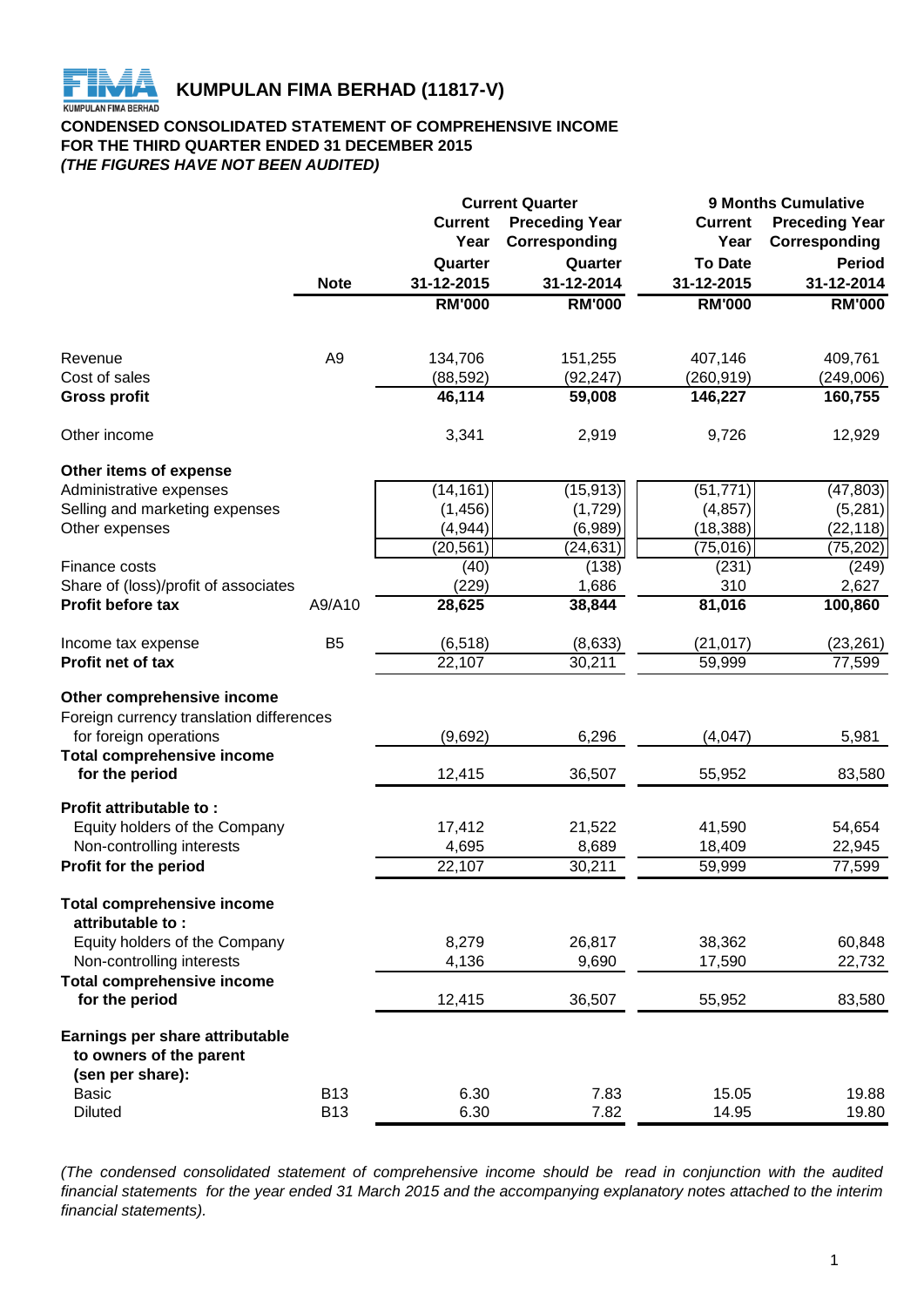### **CONDENSED CONSOLIDATED STATEMENT OF FINANCIAL POSITION**

|                                                                                       | As At End Of<br><b>Current Quarter</b><br>31-12-2015<br>(unaudited) | As At<br><b>Preceding year End</b><br>31-03-2015<br>(audited) |
|---------------------------------------------------------------------------------------|---------------------------------------------------------------------|---------------------------------------------------------------|
|                                                                                       | <b>RM'000</b>                                                       | <b>RM'000</b>                                                 |
| <b>ASSETS</b>                                                                         |                                                                     |                                                               |
| <b>Non-current assets</b>                                                             |                                                                     |                                                               |
| Property, plant and equipment                                                         | 340,929                                                             | 328,632                                                       |
| Investment properties                                                                 | 76,581                                                              | 71,857                                                        |
| <b>Biological assets</b>                                                              | 148,642                                                             | 129,399                                                       |
| Investment in associates                                                              | 45,077                                                              | 45,907                                                        |
| Deferred tax assets                                                                   | 3,244                                                               | 5,445                                                         |
| Goodwill on consolidation                                                             | 21,234                                                              | 18,400                                                        |
|                                                                                       | 635,707                                                             | 599,640                                                       |
| <b>Current assets</b>                                                                 |                                                                     |                                                               |
| Inventories                                                                           | 118,324                                                             | 127,812                                                       |
| Trade receivables                                                                     | 137,873                                                             | 192,285                                                       |
| Other receivables                                                                     | 43,982                                                              | 33,048                                                        |
| Cash and bank balances                                                                | 270,309                                                             | 236,710                                                       |
|                                                                                       | 570,488                                                             | 589,855                                                       |
| <b>TOTAL ASSETS</b>                                                                   | 1,206,195                                                           | 1,189,495                                                     |
| <b>EQUITY AND LIABILITIES</b><br>Equity attributable to equity holders of the Company |                                                                     |                                                               |
| Share capital                                                                         | 276,942                                                             | 276,087                                                       |
| Share premium                                                                         | 24,671                                                              | 23,930                                                        |
| Other reserves                                                                        | 153,503                                                             | 157,068                                                       |
| Retained earnings                                                                     | 293,264                                                             | 275,202                                                       |
|                                                                                       | 748,380                                                             | 732,287                                                       |
| Non-controlling interests                                                             | 244,036                                                             | 245,723                                                       |
| <b>Total equity</b>                                                                   | 992,416                                                             | 978,010                                                       |
| <b>Non-current liabilities</b>                                                        |                                                                     |                                                               |
| Finance lease obligations                                                             | 19,030                                                              | 5,585                                                         |
| Retirement benefit obligations                                                        | 1,773                                                               | 1,634                                                         |
| Deferred tax liabilities                                                              | 46,642                                                              | 40,413                                                        |
|                                                                                       | 67,445                                                              | 47,632                                                        |
| <b>Current liabilities</b>                                                            |                                                                     |                                                               |
| Short term borrowings                                                                 | 10,135                                                              | 5,944                                                         |
| Trade payables                                                                        | 63,078                                                              | 93,241                                                        |
| Other payables                                                                        | 68,790                                                              | 61,586                                                        |
| Tax payable                                                                           | 4,331                                                               | 3,082                                                         |
|                                                                                       |                                                                     | 163,853                                                       |
| <b>Total liabilities</b>                                                              | 146,334<br>213,779                                                  | 211,485                                                       |
| <b>TOTAL EQUITY AND LIABILITIES</b>                                                   | 1,206,195                                                           | 1,189,495                                                     |
|                                                                                       |                                                                     |                                                               |
| Net assets per share (RM)                                                             | 2.70                                                                | 2.65                                                          |

*(The condensed consolidated statement of financial position should be read in conjunction with the audited* financial statements for the year ended 31 March 2015 and the accompanying explanatory notes attached to the *interim financial statements).*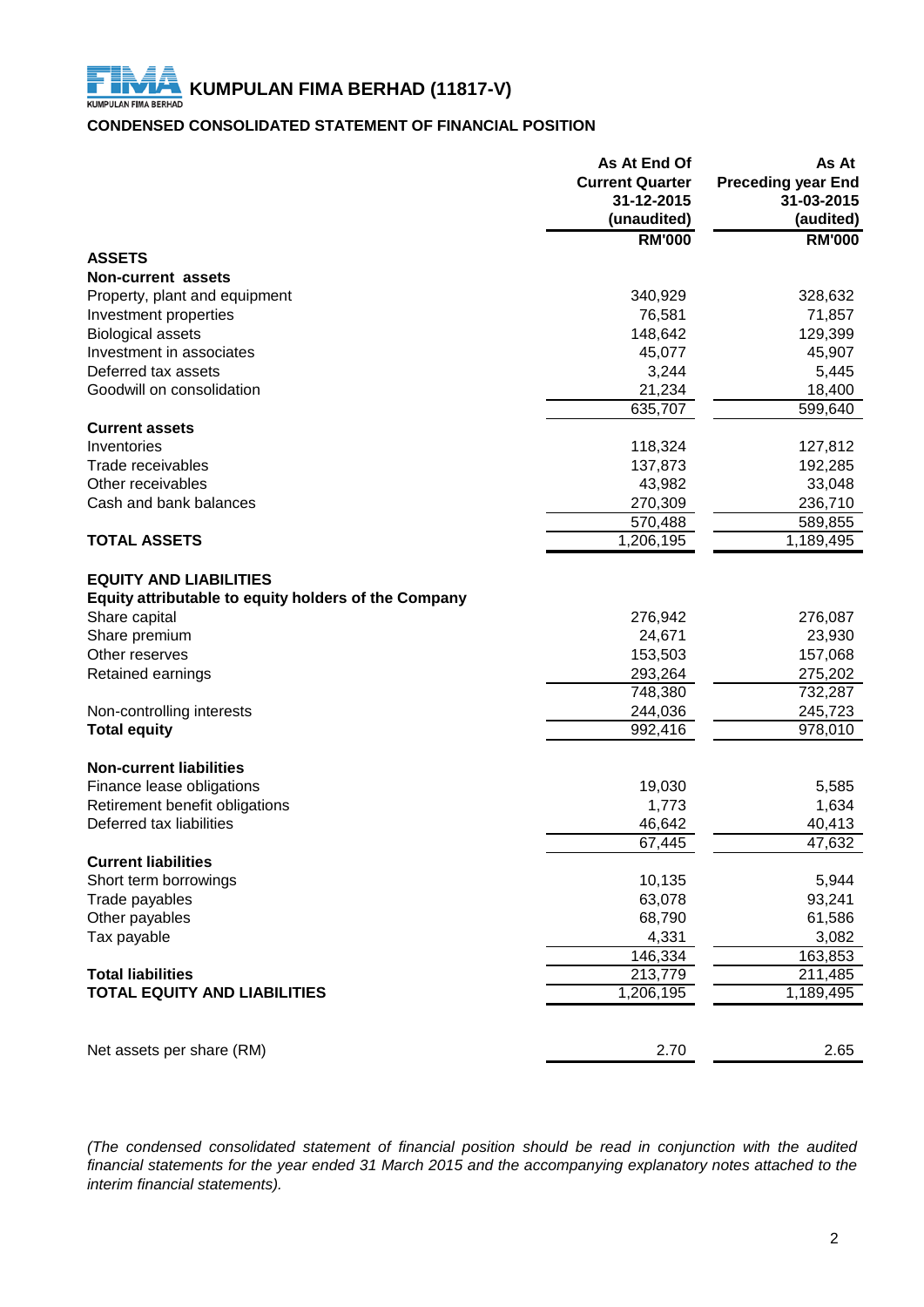

#### **CONDENSED CONSOLIDATED STATEMENT OF CHANGES IN EQUITY FOR THE THIRD QUARTER ENDED 31 DECEMBER 2015**

|                                            |                                          | Attributable to Equity Holders of the Company |                                  |                                                      |                                     |                                                                                       |                                                         |                                                 |                                              |                               |                                                   |                                         |
|--------------------------------------------|------------------------------------------|-----------------------------------------------|----------------------------------|------------------------------------------------------|-------------------------------------|---------------------------------------------------------------------------------------|---------------------------------------------------------|-------------------------------------------------|----------------------------------------------|-------------------------------|---------------------------------------------------|-----------------------------------------|
|                                            |                                          |                                               |                                  |                                                      | Non-distributable                   |                                                                                       |                                                         |                                                 | Distributable                                |                               |                                                   |                                         |
| Group                                      | <b>Share</b><br>capital<br><b>RM'000</b> | <b>Share</b><br>premium<br><b>RM'000</b>      | <b>Reserves</b><br><b>RM'000</b> | <b>Other</b> Revaluation<br>reserve<br><b>RM'000</b> | Capital<br>reserve<br><b>RM'000</b> | Capital<br>reserve<br>arising from<br>bonus issue in<br>subsidiaries<br><b>RM'000</b> | Employee<br>share<br>option<br>reserve<br><b>RM'000</b> | Foreign<br>exchange<br>reserve<br><b>RM'000</b> | <b>Retained</b><br>earnings<br><b>RM'000</b> | <b>Total</b><br><b>RM'000</b> | Non-<br>controlling<br>interests<br><b>RM'000</b> | <b>Total</b><br>equity<br><b>RM'000</b> |
| At 1 April 2015                            | 276,087                                  | 23,930                                        | 157,068                          | 87,471                                               | 437                                 | 66,459                                                                                | 4,560                                                   | (1,859)                                         | 275,202                                      | 732,287                       | 245,723                                           | 978,010                                 |
| Profit for the period                      |                                          |                                               |                                  |                                                      |                                     |                                                                                       |                                                         |                                                 | 41,590                                       | 41,590                        | 18,409                                            | 59,999                                  |
| Other comprehensive income                 |                                          | $\overline{\phantom{a}}$                      | (3,228)                          |                                                      |                                     |                                                                                       |                                                         | (3,228)                                         |                                              | (3,228)                       | (819)                                             | (4,047)                                 |
| Total comprehensive income for the period  |                                          | $\blacksquare$                                | (3,228)                          |                                                      |                                     |                                                                                       |                                                         | (3,228)                                         | 41,590                                       | 38,362                        | 17,590                                            | 55,952                                  |
| <b>Transactions with owners</b>            |                                          |                                               |                                  |                                                      |                                     |                                                                                       |                                                         |                                                 |                                              |                               |                                                   |                                         |
| Acquisition of minority interest           | $\overline{\phantom{a}}$                 | $\overline{\phantom{a}}$                      |                                  |                                                      |                                     |                                                                                       | $\overline{\phantom{a}}$                                |                                                 | $\overline{\phantom{a}}$                     |                               | 402                                               | 402                                     |
| Exercise of employee share options         | 855                                      | 741                                           | (337)                            |                                                      |                                     |                                                                                       | (337)                                                   |                                                 |                                              | 1,259                         |                                                   | 1,259                                   |
| Dividend paid                              |                                          |                                               |                                  |                                                      |                                     |                                                                                       |                                                         |                                                 | (23, 528)                                    | (23, 528)                     |                                                   | (23, 528)                               |
| Dividend paid to non-controlling interests | $\overline{\phantom{a}}$                 | $\overline{\phantom{a}}$                      |                                  |                                                      |                                     |                                                                                       |                                                         |                                                 |                                              | $\overline{\phantom{a}}$      | (19, 679)                                         | (19, 679)                               |
| Total transaction with owners              | 855                                      | 741                                           | (337)                            |                                                      |                                     |                                                                                       | (337)                                                   |                                                 | (23, 528)                                    | (22, 269)                     | (19, 277)                                         | (41, 546)                               |
| At 31 December 2015                        | 276,942                                  | 24,671                                        | 153,503                          | 87,471                                               | 437                                 | 66,459                                                                                | 4,223                                                   | (5,087)                                         | 293,264                                      | 748,380                       | 244,036                                           | 992,416                                 |
| At 1 April 2014                            | 273,497                                  | 21,473                                        | 64,916                           | 43,313                                               | 437                                 | 26,758                                                                                | 5,224                                                   | (10, 816)                                       | 278,396                                      | 638,282                       | 224,944                                           | 863,226                                 |
| Profit for the period                      |                                          | $\overline{\phantom{a}}$                      |                                  |                                                      |                                     |                                                                                       |                                                         |                                                 | 54,654                                       | 54,654                        | 22,945                                            | 77,599                                  |
| Other comprehensive income                 |                                          | $\blacksquare$                                | 6,194                            | $\overline{\phantom{a}}$                             |                                     |                                                                                       | $\overline{\phantom{a}}$                                | 6,194                                           |                                              | 6,194                         | (213)                                             | 5,981                                   |
| Total comprehensive income for the period  |                                          | $\blacksquare$                                | 6,194                            |                                                      |                                     |                                                                                       |                                                         | 6,194                                           | 54,654                                       | 60,848                        | 22,732                                            | 83,580                                  |
| <b>Transactions with owners</b>            |                                          |                                               |                                  |                                                      |                                     |                                                                                       |                                                         |                                                 |                                              |                               |                                                   |                                         |
| Dividend paid                              |                                          | $\blacksquare$                                |                                  | $\overline{\phantom{a}}$                             |                                     |                                                                                       |                                                         |                                                 | (21, 953)                                    | (21, 953)                     |                                                   | (21, 953)                               |
| Dividend paid to non-controlling interests |                                          |                                               |                                  |                                                      |                                     |                                                                                       |                                                         |                                                 |                                              |                               | (14, 618)                                         | (14, 618)                               |
| Exercise of employee share options         | 2,428                                    | 1,777                                         | (1,098)                          |                                                      |                                     |                                                                                       | (1,098)                                                 |                                                 |                                              | 3,107                         |                                                   | 3,107                                   |
| Total transaction with owners              | 2,428                                    | 1,777                                         | (1,098)                          | $\overline{\phantom{a}}$                             |                                     |                                                                                       | (1,098)                                                 |                                                 | (21, 953)                                    | (18, 846)                     | (14, 618)                                         | (33, 464)                               |
| At 31 December 2014                        | 275,925                                  | 23,250                                        | 70,012                           | 43,313                                               | 437                                 | 26,758                                                                                | 4,126                                                   | (4,622)                                         | 311,097                                      | 680.284                       | 233,058                                           | 913,342                                 |

(The condensed consolidated statements of changes in equity should be read in conjunction with the audited financial statements for the year ended 31 March 2015 and the accompanying explanatory notes attached to the interi *statements).*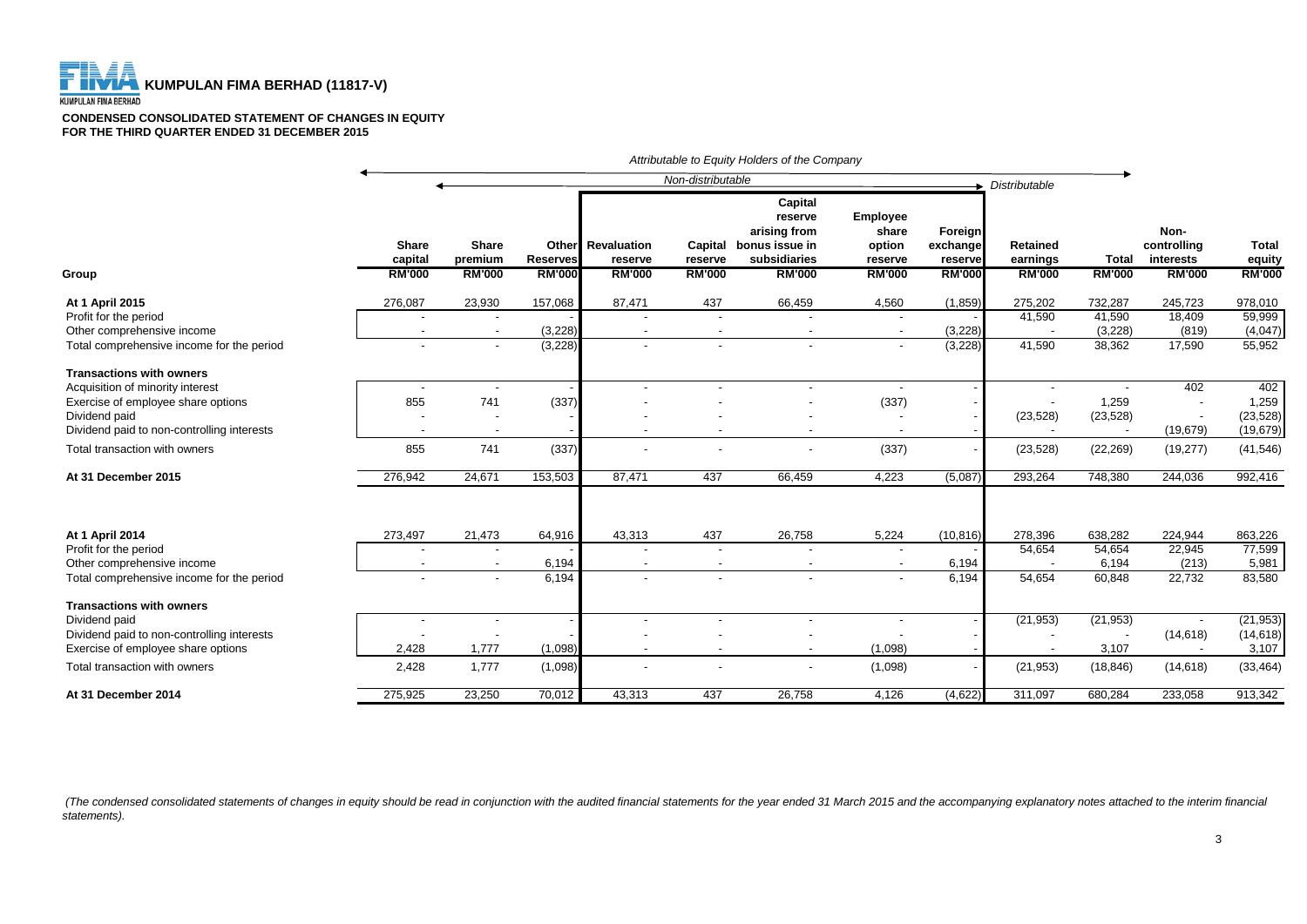

## **KUMPULAN FIMA BERHAD (11817-V)**<br>KUMPULAN FIMA BERHAD

#### **CONDENSED CONSOLIDATED STATEMENT OF CASH FLOWS FOR THE THIRD QUARTER ENDED 31 DECEMBER 2015**

|                                                                    | 9 months ended |               |
|--------------------------------------------------------------------|----------------|---------------|
|                                                                    | 31-12-2015     | 31-12-2014    |
|                                                                    | <b>RM'000</b>  | <b>RM'000</b> |
| <b>CASH FLOWS FROM OPERATING ACTIVITIES</b>                        |                |               |
| Profit before tax                                                  | 81,016         | 100,860       |
| Adjustments for:<br>Depreciation for property, plant and equipment | 23,889         | 22,249        |
| Depreciation of investment properties                              | 1,202          | 1,157         |
| Amortisation of biological assets                                  | 4,482          | 4,236         |
| Impairment loss on trade receivables                               | 2,378          | 2,303         |
| Provision for retirement benefit obligation                        | 65             | 291           |
| Writedown of inventories                                           | 1,900          | 166           |
| Reversal of inventories written down                               | (391)          |               |
| Gain on disposal of property, plant and equipment                  |                | (18)          |
| Gain from plantation investment compensation                       | (351)          |               |
| Share of result of associates                                      | (310)          | (2,627)       |
| Interest expense                                                   | 231            | 249           |
| Interest income                                                    | (4, 161)       | (5, 419)      |
| Operating profit before working capital changes                    | 109,950        | 123,447       |
| Decrease in inventories                                            | (17, 674)      | (17, 489)     |
| Decrease/(Increase) in receivables                                 | 48,106         | (32, 129)     |
| (Decrease)/Increase in payables                                    | (23, 277)      | 27,236        |
| Cash generated from operations                                     | 117,105        | 101,065       |
| Interest paid                                                      | (231)          | (249)         |
| Taxes paid                                                         | (19, 769)      | (26, 325)     |
| Retirement benefits paid                                           | (5)            |               |
| Net cash generated from operating activities                       | 97,100         | 74,491        |
| <b>CASH FLOWS FROM INVESTING ACTIVITIES</b>                        |                |               |
| Additions to biological assets                                     | (22, 143)      | (16, 304)     |
| Acquisition of subsidiary, net cash acquired                       | (4,037)        | (3, 335)      |
| Proceeds from disposal of property, plant and equipment            |                | 21            |
| Proceed from plantation investment compensation                    | 722            |               |
| Purchase of property, plant and equipment                          | (21, 245)      | (14, 213)     |
| Purchase of investment property                                    | (1,626)        |               |
| Net dividend received from an associated company                   | 1,140          | 570           |
| Proceeds from finance lease oblgation                              |                | 2,480         |
| Repayment of obligation under finance lease                        | (12)           | (452)         |
| Interest received                                                  | 4,161          | 5,637         |
| Net cash used in investing activities                              | (43,040)       | (25, 596)     |
| <b>CASH FLOWS FROM FINANCING ACTIVITIES</b>                        |                |               |
| Net drawdown of borrowings                                         | 16,353         | 2,503         |
| Proceeds from exercise of employee share scheme                    | 1,259          | 3,723         |
| Dividend paid                                                      | (23, 528)      | (21, 953)     |
| Dividend paid to minority shareholders of a subsidiary             | (19, 679)      | (14, 618)     |
| Increase in deposits on lien                                       |                | 173           |
| Net cash generated used in financing activities                    | (25, 595)      | (30, 172)     |
| <b>NET INCREASE IN CASH AND CASH EQUIVALENTS</b>                   | 28,465         | 18,723        |
| <b>EFFECT ON FOREIGN EXCHANGE RATE CHANGES IN CASH</b>             |                |               |
| <b>AND CASH EQUIVALENTS</b>                                        | 5,134          | (3,699)       |
| CASH AND CASH EQUIVALENTS AT BEGINNING OF PERIOD                   | 236,710        | 242,625       |
| <b>CASH AND CASH EQUIVALENTS AT END OF PERIOD</b>                  | 270,309        | 257,649       |
| CASH AND CASH EQUIVALENTS COMPRISE:                                |                |               |
| Cash and bank balances                                             | 66,859         | 38,934        |
| Fixed deposits with financial institutions                         | 203,450        | 218,715       |
|                                                                    | 270,309        | 257,649       |

(The condensed consolidated statement of cash flow should be read in conjunction with the audited financial statements for the *year ended 31 March 2015 and the accompanying explanatory notes attached to the interim financial statements).*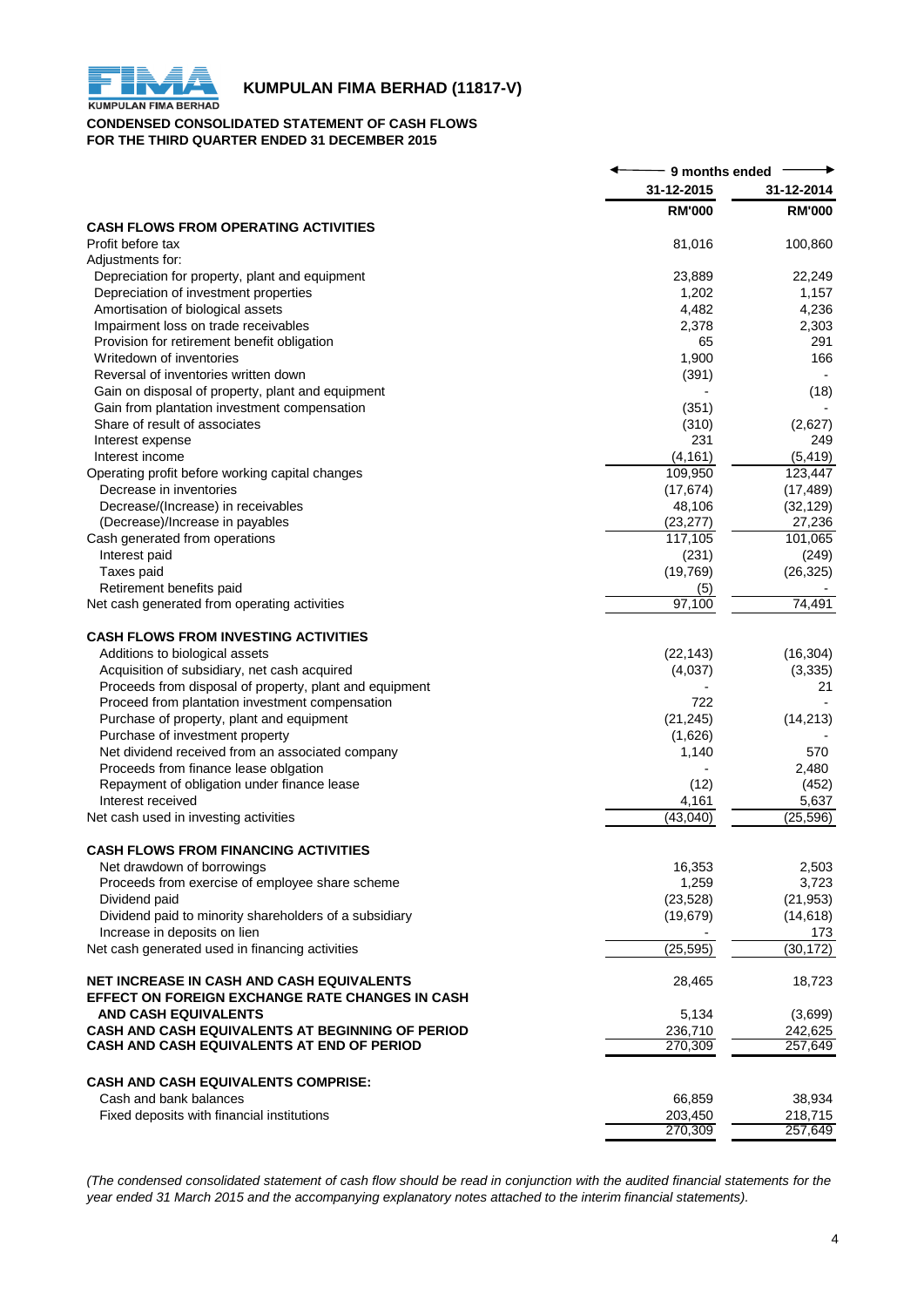#### **NOTES TO THE QUARTERLY ANNOUNCEMENT FOR THE THIRD QUARTER ENDED 31 DECEMBER 2015**

#### **PART A - Explanatory notes pursuant to FRS 134**

#### **A1. Basis of preparation**

The interim financial statements are unaudited and have been prepared in accordance with the requirements of FRS 134: Interim Financial Reporting and paragraph 9.22 of the Listing Requirements of the Bursa Securities.

The interim financial statements should be read in conjunction with the audited financial statements for the year ended 31 March 2015. These explanatory notes attached to the interim financial statements provide an explanation of events and transactions that are significant to the understanding of the changes in the financial position and performance of the Group since the financial year ended 31 March 2015.

#### **A2. Changes in accounting policies**

The significant accounting policies adopted are consistent with those of the audited financial statements for the year ended 31 March 2015 except for the adoption of the following new and revised Financial Reporting Standards ("FRS"), Amendments to FRSs and IC Interpretations.

#### **(a) Adoption of FRSs, Amendments to FRSs and IC Interpretations**

On 1 April 2015, the Group adopted the following new and amended FRSs and IC Interpretations:

|                                                                     | <b>Effective for annual period</b><br>beginning on or after |
|---------------------------------------------------------------------|-------------------------------------------------------------|
| Amendments to FRS 119: Defined benefit plan (Employee contribution) | 1 July 2014                                                 |
| Annual Improvements to FRSs 2010-2012 Cycle                         | 1 July 2014                                                 |
| Annual Improvements to FRSs 2011-2013 Cycle                         | 1 July 2014                                                 |

The adoption of the above FRSs, Amendments to FRS and Interpretations do not have significant impact on the financial statements of the Group for the current financial period.

The Group has not early adopted the following new and amended FRS and IC Interpretations that are not yet effective:

|                                                                       | beginning on or after |
|-----------------------------------------------------------------------|-----------------------|
| Annual Improvements to FRSs 2012-2014 Cycle                           | 1 January 2016        |
| Amendments to FRS 11: Accounting for Acquisition of Interests in      |                       |
| <b>Joint Operations</b>                                               | 1 January 2016        |
| Amendments to FRS 116 and FRS 138: Clarification of Acceptable        |                       |
| Methods of Depreciation and Amortisation                              | 1 January 2016        |
| Amendments to FRS 116 and FRS 141: Agriculture: Bearer Plants         | 1 January 2016        |
| Amendments to FRS 10 and FRS 128: Sale or Contribution of Assets      |                       |
| between an investor and its Associate or Joint Venture                | 1 January 2016        |
| Amendments to FRS 127: Equity Method in Separate Financial Statements | 1 January 2016        |
| Amendments to FRS 101: Disclosure Initiatives                         | 1 January 2016        |
|                                                                       |                       |

**Effective for annual period**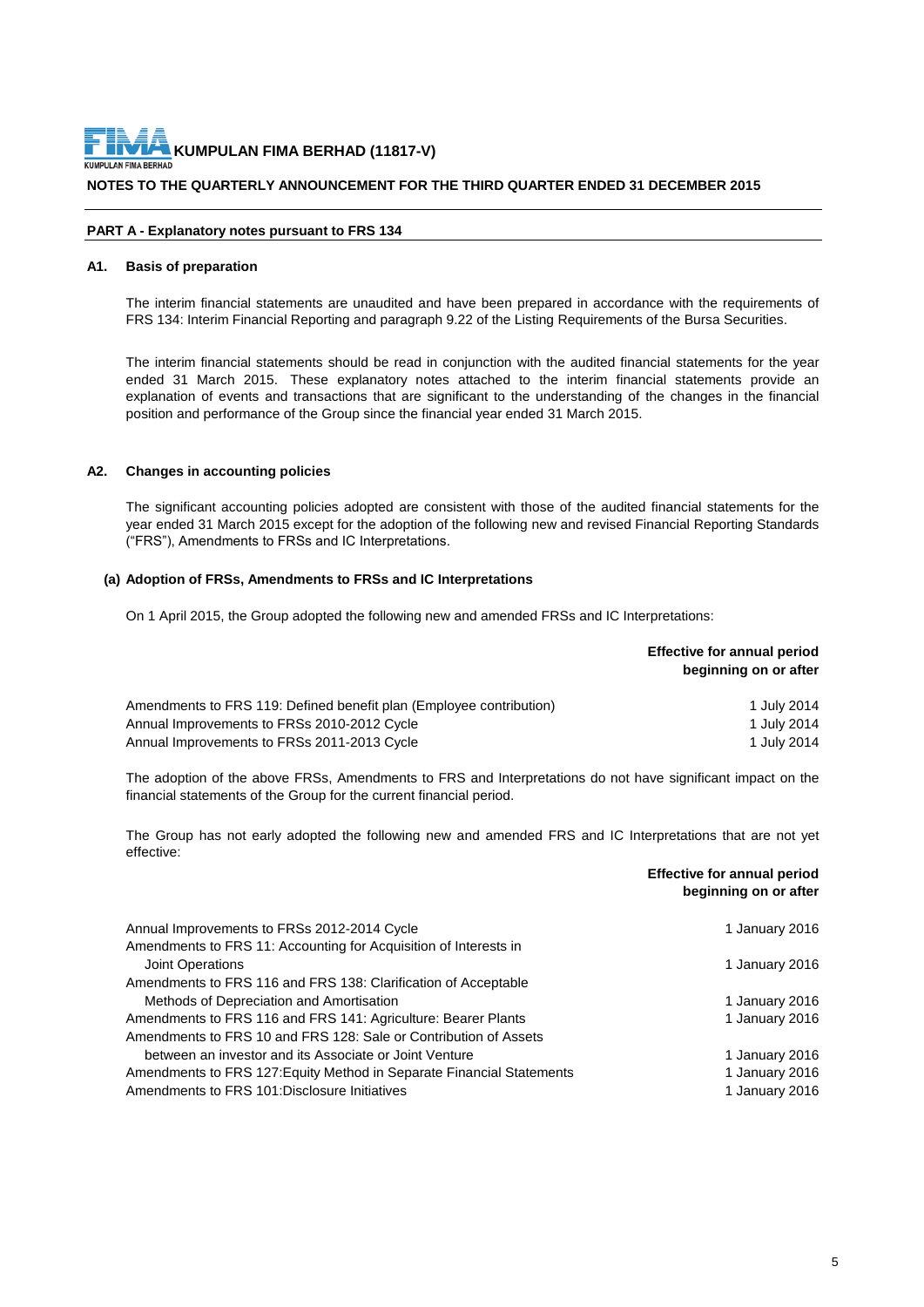#### **NOTES TO THE QUARTERLY ANNOUNCEMENT FOR THE THIRD QUARTER ENDED 31 DECEMBER 2015**

#### **A2. Changes in accounting policies (contd)**

#### **(b) Standards and interpretations issued but not yet effective**

The Group has not early adopted the following new and amended FRS and IC Interpretations that are not yet effective:

> **Effective for annual period beginning on or after**

| Amendments FRS 10, FRS 12 and FRS 128: Investment Entities: |                |
|-------------------------------------------------------------|----------------|
| Applying the Consolidation Exception                        | 1 January 2016 |
| FRS 14: Regulatory Deferral Accounts                        | 1 January 2016 |
| FRS 15: Revenue from Contracts with Customers               | 1 January 2018 |
| <b>FRS 9: Financial Instruments</b>                         | 1 January 2018 |

The Group will adopt the above pronouncements when they become effective in the respective financial periods. These pronouncements are not expected to have any effect to the financial statements of the Group upon their initial application, other than for FRS 9 Financial Instruments and FRS 15 Revenue from Contracts with Customers.

#### **(c) Malaysian Financial Reporting Standards (MFRS Framework)**

On 19 November 2011, the Malaysian Accounting Standards Board ("MASB") issued a new MASB approved accounting framework, the Malaysian Financial Reporting Standards Framework ("MFRS Framework").

The MFRS Framework is to be applied by all Entities Other than Private Entities for annual periods beginning on or after 1 January 2012, with the exception of entities that are within the scope of MFRS 141 Agriculture (MFRS 141) and IC Interpretation 15 Agreements for the Construction of Real Estate (IC 15), including its parent, significant investor and venturer (herein called "Transitioning Entities").

Transitioning Entities are allowed to defer adoption of the new MFRS Framework. The adoption of the MFRS Framework by Transitioning Entities will be mandatory for annual periods beginning on or after 1 January 2018.

The Group falls within the scope definition of Transitioning Entities and accordingly, will be required to prepare financial statements using the MFRS Framework in its first MFRS financial statements for the year ending 31 March 2019. In presenting its first MFRS financial statements, the Group will be required to adjust the comparative financial statements prepared under FRS to amounts reflecting the application of MFRS Framework. The majority of the adjustments required on transition will be made, retrospectively, against the opening retained earnings.

The Group has not completed its assessment of the financial effects of the differences between Financial Reporting Standards and accounting standards under the MFRS Framework. The Group expects to be in a position to fully comply with the requirements of the MFRS Framework for the financial year ending 31 March 2019.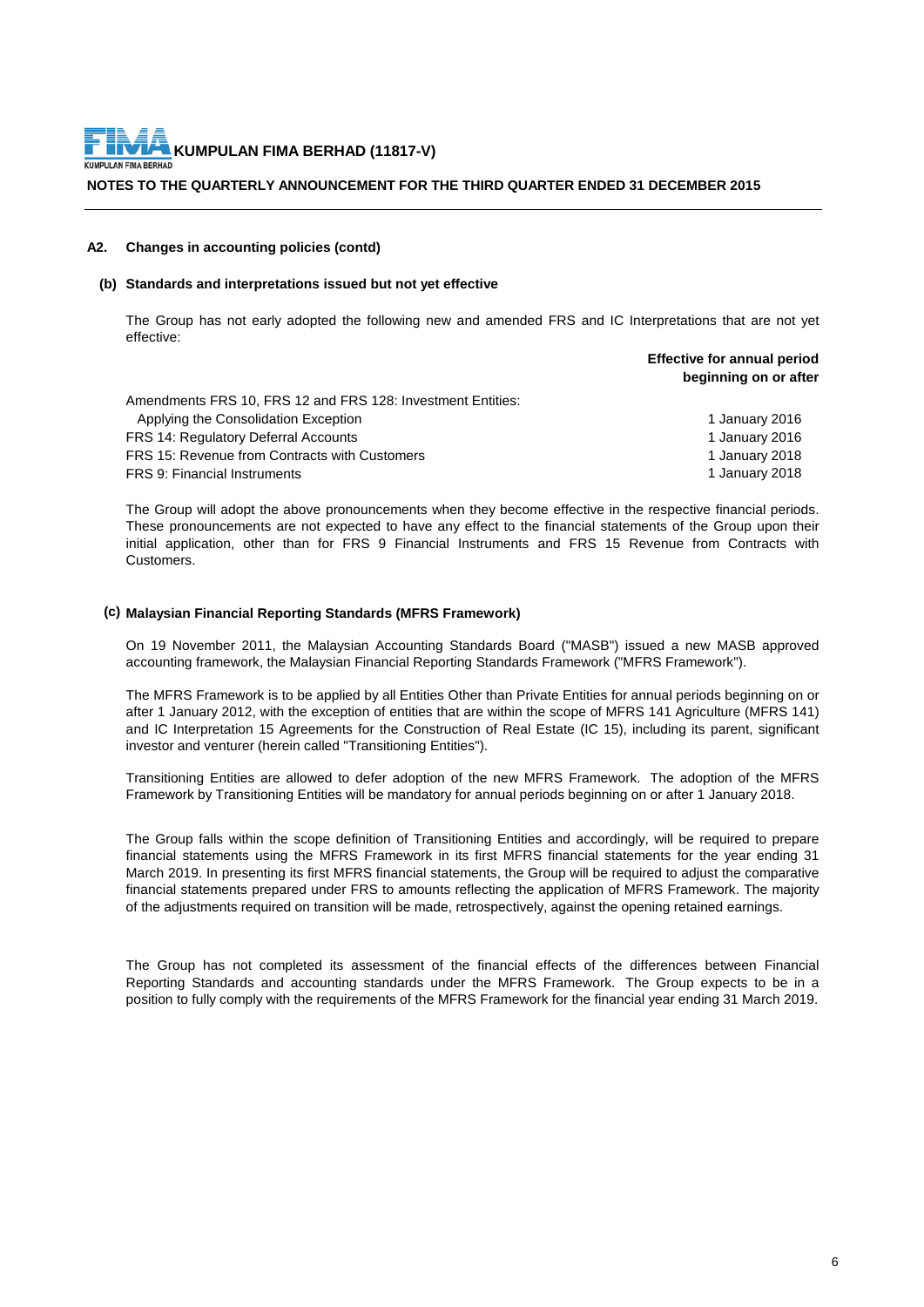#### **NOTES TO THE QUARTERLY ANNOUNCEMENT FOR THE THIRD QUARTER ENDED 31 DECEMBER 2015**

#### **A3. Auditors' Report on Preceding Annual Financial Statements.**

The financial statements of the Group for the financial year ended 31 March 2015 were not subject to any audit qualification.

#### **A4. Seasonal and cyclical factors**

The operations of the Group are not affected by any seasonal or cyclical factors other than the manufacturing segment which is affected by cyclical changes in volumes of certain products whilst the plantation segment is affected by seasonal crop production, weather conditions and fluctuating commodity prices.

#### **A5. Unusual items affecting the financial statements**

There were no unusual items affecting the financial statements of the Group for the current quarter.

#### **A6. Changes in estimates**

There were no changes or estimates that have a material effect on the current quarter's results.

#### **A7. Issuances, cancellation, repurchases, resale and repayment of debts and equity securities**

There were no issuances, cancellations, repurchases, resale and repayments of debts and equity securities for the current quarter except for the issuance of the following new ordinary shares of RM1.00 each pursuant to the Company Employees' Share Scheme.

| <b>Option price</b> | No. of  | Cash            |
|---------------------|---------|-----------------|
| per share           | share   | <b>Proceeds</b> |
| RM                  | issued  | RM              |
| 1.48                | 140,400 | 207,792         |

#### **A8. Dividend paid**

On 20 October 2015, the Company paid a single-tier final dividend of 8.5% for the financial year ended 31 March 2015 amounting to RM23.5 million (2014: RM22.0 million).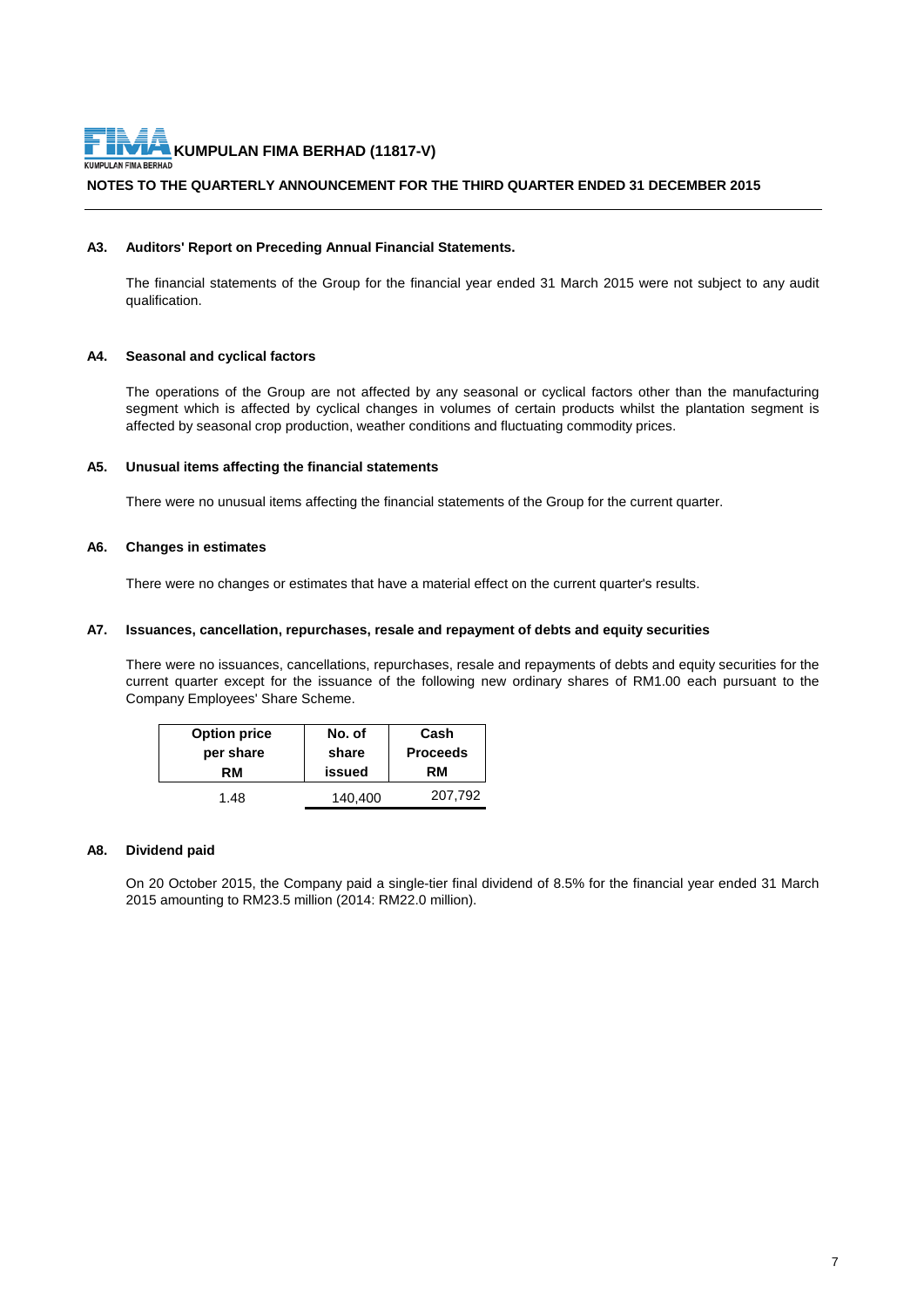F **KUMPULAN FIMA BERHAD (11817-V)**<br>KUMPULAN FIMA BERHAD

**NOTES TO THE QUARTERLY ANNOUNCEMENT FOR THE THIRD QUARTER ENDED 31 DECEMBER 2015**

#### **A9. Segmental revenue and results for business segments**

|                                    | <b>Current Quarter</b> |                               |                | <b>9 Months Cumulative</b> |  |
|------------------------------------|------------------------|-------------------------------|----------------|----------------------------|--|
|                                    |                        | <b>Current Preceding Year</b> | <b>Current</b> | <b>Preceding Year</b>      |  |
|                                    |                        | Year Corresponding            | Year           | Corresponding              |  |
|                                    | Quarter                | Quarter                       | <b>To Date</b> | Period                     |  |
|                                    | 31-12-2015             | 31-12-2014                    | 31-12-2015     | 31-12-2014                 |  |
| Revenue                            | <b>RM'000</b>          | <b>RM'000</b>                 | <b>RM'000</b>  | <b>RM'000</b>              |  |
| Manufacturing*                     | 68,166                 | 74,623                        | 202,529        | 202,951                    |  |
| Plantation                         | 25,759                 | 31,601                        | 91,736         | 82,875                     |  |
| <b>Bulking</b>                     | 17,837                 | 17,966                        | 48,833         | 50,279                     |  |
| Food                               | 21,590                 | 25,804                        | 60,188         | 70,064                     |  |
| <b>Others</b>                      | 5,557                  | 3,565                         | 20,509         | 12,366                     |  |
|                                    | 138,909                | 153,559                       | 423,795        | 418,535                    |  |
| Elimination of inter-segment sales | (4,203)                | (2,304)                       | (16, 649)      | (8, 774)                   |  |
|                                    | 134,706                | 151,255                       | 407,146        | 409,761                    |  |
| <b>Profit before taxation</b>      |                        |                               |                |                            |  |
| Manufacturing*                     | 13,931                 | 13,907                        | 38,038         | 39,784                     |  |
| Plantation                         | (352)                  | 9,107                         | 13,105         | 24,179                     |  |
| <b>Bulking</b>                     | 11,172                 | 10,916                        | 27,717         | 29,256                     |  |
| Food                               | 2,595                  | 2,596                         | 942            | 6,240                      |  |
| <b>Others</b>                      | 1,508                  | 632                           | 904            | (1, 225)                   |  |
|                                    | 28,854                 | 37,158                        | 80,706         | 98,234                     |  |
| Associated companies               | (229)                  | 1,686                         | 310            | 2,626                      |  |
|                                    | 28,625                 | 38,844                        | 81,016         | 100,860                    |  |

\* Production and trading of security documents.

#### **A10. Profit before tax**

The following amounts have been included in arriving at profit before tax:

|                                      | <b>Current Quarter</b> |                               |                | <b>9 Months Cumulative</b>    |
|--------------------------------------|------------------------|-------------------------------|----------------|-------------------------------|
|                                      |                        | <b>Current Preceding Year</b> |                | <b>Current Preceding Year</b> |
|                                      |                        | Year Corresponding            | Year           | Corresponding                 |
|                                      | Quarter                | Quarter                       | <b>To Date</b> | Period                        |
|                                      | 31-12-2015             | 31-12-2014                    | 31-12-2015     | 31-12-2014                    |
| Other income                         | <b>RM'000</b>          | <b>RM'000</b>                 | <b>RM'000</b>  | <b>RM'000</b>                 |
| Interest Income                      | 1,431                  | 1,443                         | 4,161          | 5,419                         |
| Gain on disposal of property,        |                        |                               |                |                               |
| plant and equipment                  |                        | 9                             |                | 18                            |
| Gain from plantation investment      |                        |                               |                |                               |
| compensation                         | 351                    |                               | 351            |                               |
| Share of profit from sale of coal    | 63                     | 57                            | 1,935          | 1,497                         |
| Foreign exchange gain                | 1,468                  | 1,304                         | 2,887          | 5,305                         |
| <b>Operating expenses</b>            |                        |                               |                |                               |
| Depreciation and amortisation        | 8,350                  | 10,192                        | 29,573         | 27,642                        |
| Interest expense                     | 40                     | 139                           | 231            | 249                           |
| Impairment loss on trade receivables | 1,672                  | 77                            | 2,378          | 2,303                         |
| Write down of inventories            | 400                    | 27                            | 1,900          | 166                           |
| Reversal of inventories written down | (234)                  |                               | (391)          |                               |

The Group does not deal in derivatives.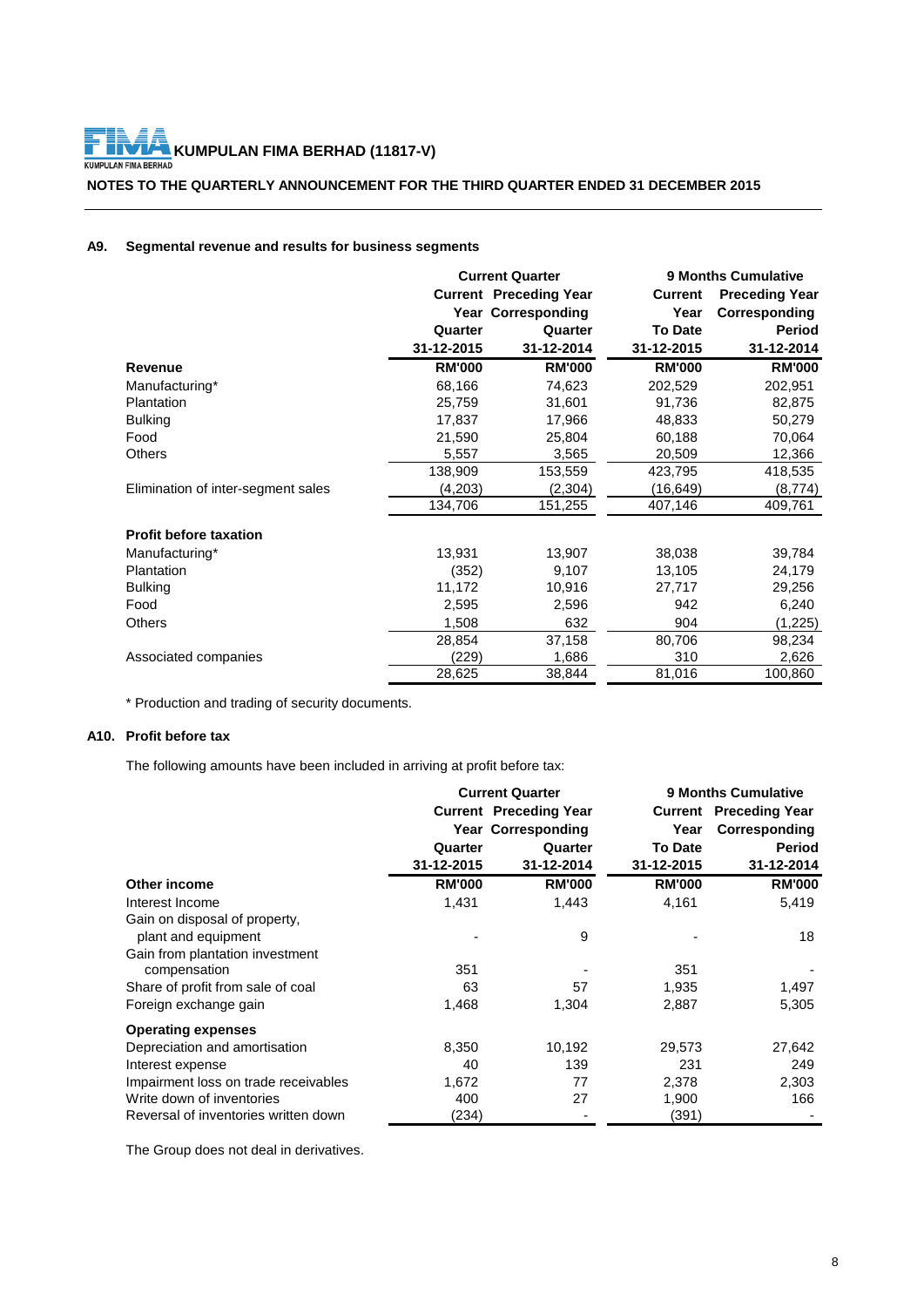

#### **NOTES TO THE QUARTERLY ANNOUNCEMENT FOR THE THIRD QUARTER ENDED 31 DECEMBER 2015**

#### **A11. Valuation of property, plant and equipment**

The valuation of land and building have been brought forward from the last financial statements for the year ended 31 March 2015.

#### **A12. Subsequent events**

There were no material events subsequent to the end of the current quarter.

#### **A13. Inventories**

During the quarter, there was no significant write-down or write-back of inventories except as disclosed in Note A10 as above.

#### **A14. Changes in the composition of the Group**

There were no changes in the composition of the Group for the financial period to date including business combinations, acquisition or disposal of subsidiaries and long term investments, restructuring and discontinued operations except for the acquisition by a wholly-owned subsidiary of Fima Corporation Berhad, FCB Plantation Holdings Sdn Bhd ("FCBPH") of 140,000 ordinary shares of RM1.00 each in R.N.E. Plantation Sdn Bhd ("R.N.E. Plantation"), representing 70% of the total issued and paid up share capital of R.N.E. Plantation for a total purchase consideration of RM4.2 million which was completed on 4 December 2015. Details of the acquisition are disclosed in Note B8.

#### **A15. Changes in contingent liabilities**

There were no additional contingent liabilities during the current quarter, except as disclosed in Note B11 herein.

#### **A16. Significant acquisition of property, plant and equipment**

For the current quarter under review the Group's acquisitions of property, plant and equipment are as follows :

|                        | <b>Current Year</b><br><b>To Date</b> |
|------------------------|---------------------------------------|
|                        | <b>RM'000</b>                         |
| Plant and equipment    | 9,253                                 |
| Vehicles               | 2,898                                 |
| Land and buildings     | 8,564                                 |
| Furniture and fittings | 530                                   |
|                        | 21.245                                |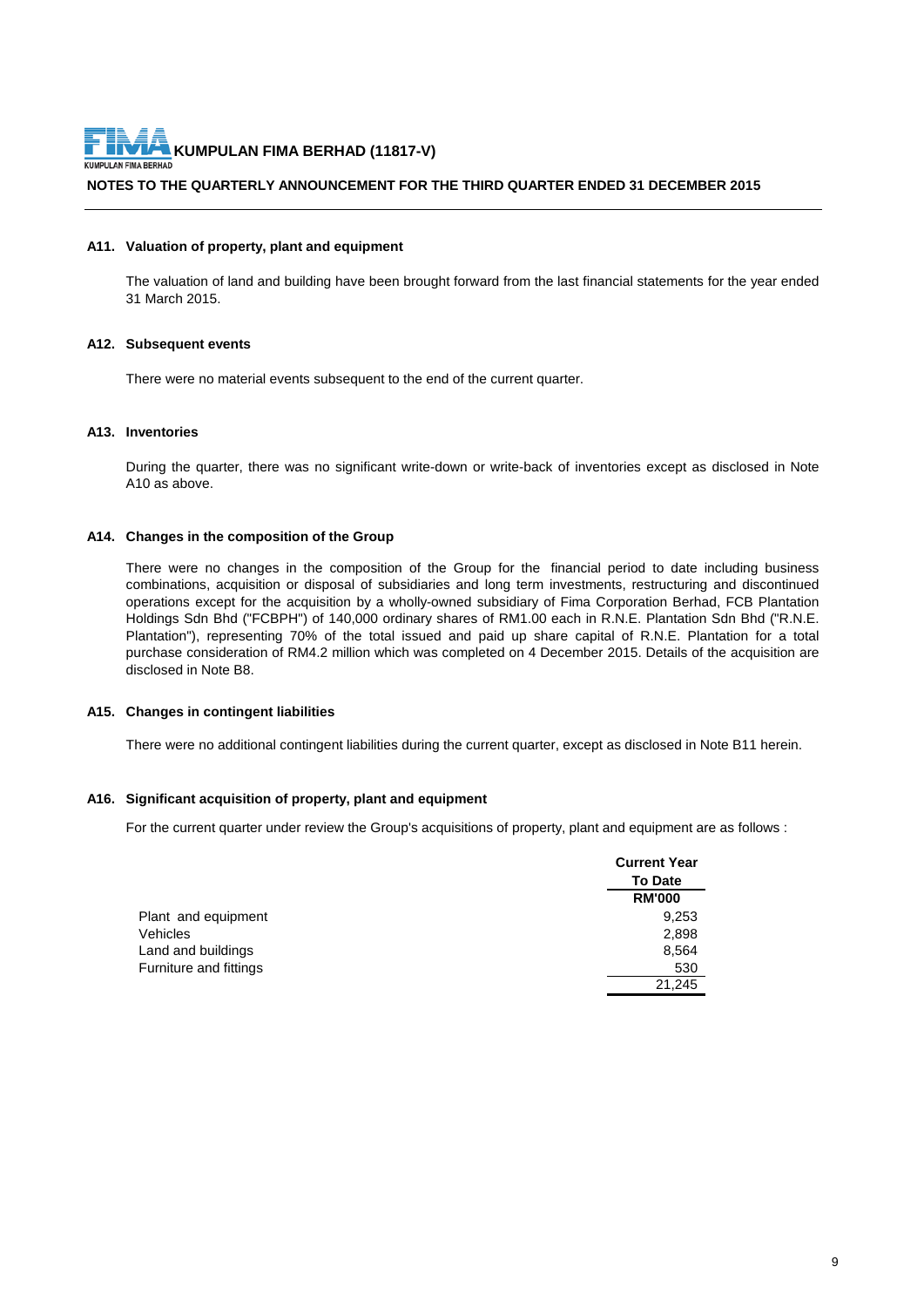# **THE RAVID KUMPULAN FIMA BERHAD (11817-V)**

#### **NOTES TO THE QUARTERLY ANNOUNCEMENT FOR THE THIRD QUARTER ENDED 31 DECEMBER 2015**

#### **A17. Capital commitments**

**Current Year** The amount of commitments not provided for in the interim financial statements as at 31 December 2015 were as follows:

|                                   | <b>Current Year</b> |
|-----------------------------------|---------------------|
|                                   | <b>To Date</b>      |
|                                   | <b>RM'000</b>       |
| Property, plant and equipment     |                     |
| - Approved and contracted for     | 2.511               |
| - Approved but not contracted for | 52.148              |

#### **A18. Related party transactions**

The Group's related party transactions during the financial period were as follows:

|                                              | <b>Transacting</b>                                |                                             | Nature of                           |               |
|----------------------------------------------|---------------------------------------------------|---------------------------------------------|-------------------------------------|---------------|
| <b>KFB and its subsidiaries</b>              | parties                                           | <b>Relationship</b>                         | transactions                        | <b>RM'000</b> |
| Kumpulan Fima Berhad                         | <b>BHR Enterprise</b><br>Sdn Bhd                  | Common<br>Shareholders/<br><b>Directors</b> | Advisory<br>services                | (90)          |
| Fima Corporation Berhad                      | <b>Nationwide Express</b><br>Courier Services Bhd | Common<br>Shareholders/<br><b>Directors</b> | Rental income                       | 59            |
| PT Nunukan Jaya Lestari                      | PT Pohon Emas<br>Lestari                          | Common<br>Shareholders/<br><b>Directors</b> | Purchase of fresh<br>fruit bunches  | (4, 185)      |
| Percetakan Keselamatan<br>Nasional Sdn. Bhd. | <b>Nationwide Express</b><br>Courier Services Bhd | Common<br>Shareholders/<br><b>Directors</b> | Purchase made -<br>delivery service | (218)         |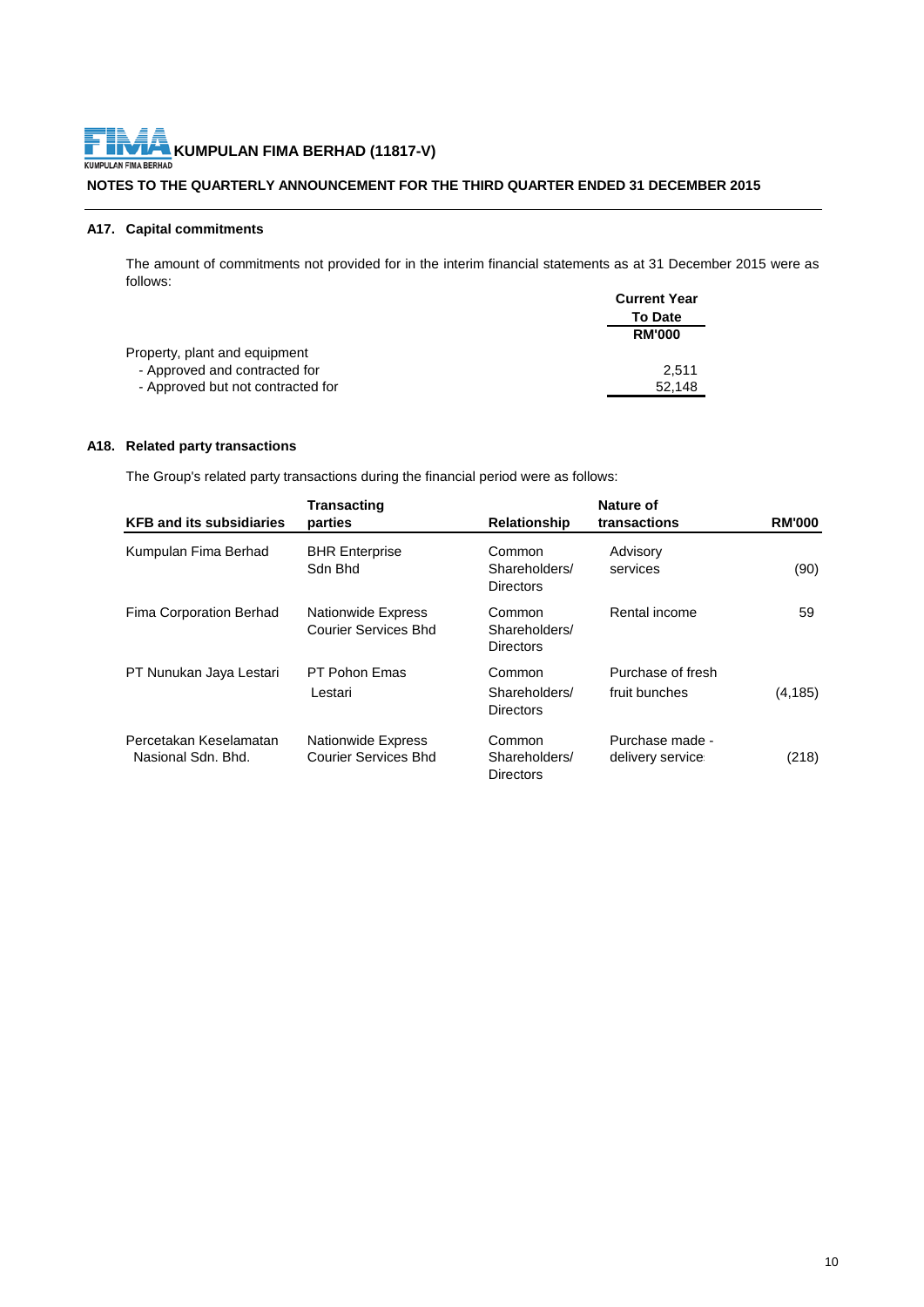

#### **NOTES TO THE QUARTERLY ANNOUNCEMENT FOR THE THIRD QUARTER ENDED 31 DECEMBER 2015**

#### **PART B - Bursa Securities Listing Requirements**

#### **B1. Review of performance**

#### **Group Performance**

|                   | Current | <b>Previous</b> |          |        |
|-------------------|---------|-----------------|----------|--------|
| (RM Million)      | YTD     | YTD             | Variance | %      |
| Revenue           | 407.15  | 409.76          | (2.61)   | (0.6)  |
| Profit before tax | 81.02   | 100.86          | (19.84)  | (19.7) |

Group revenue for the 9 months ended 31 December 2015 decreased to RM407.15 million as compared to RM409.76 million recorded in the previous corresponding period. The decrease of RM2.61 million (0.6%) was attributed to the lower revenue generated by food, bulking and manufacturing divisions.

In line with the lower revenue, profit before tax ("PBT") decreased by RM19.84 million to RM81.02 million from last year, due to lower PBT recorded by all divisions as explained below.

The performance of each business division is as follows:

#### **Manufacturing Division**

|                   | Current | <b>Previous</b> |          |       |
|-------------------|---------|-----------------|----------|-------|
| (RM Million)      | YTD     | YTD             | Variance | %     |
| Revenue           | 202.53  | 202.95          | (0.42)   | (0.2) |
| Profit before tax | 38.04   | 39.78           | (1.74)   | (4.4) |

Revenue from **Manufacturing Division** decreased by 0.2% to RM202.53 million from RM202.95 million recorded last year. PBT decreased by 4.4% to RM38.04 million from RM39.78 million posted last year due to less favourable sales mix.

#### **Plantation Division**

|                                | <b>Current</b> | <b>Previous</b> |                 |         |
|--------------------------------|----------------|-----------------|-----------------|---------|
| (RM Million)                   | <b>YTD</b>     | YTD             | <b>Variance</b> | %       |
| Revenue                        |                |                 |                 |         |
| Indonesia                      |                |                 |                 |         |
| - Crude palm oil (CPO)         | 77.52          | 73.11           | 4.41            | 6.0     |
| - Crude palm kernel oil (CPKO) | 6.47           |                 | 6.47            |         |
| - Palm kernel (PK)             |                | 3.07            | (3.07)          | (100.0) |
| Malaysia                       |                |                 |                 |         |
| - Fresh fruit bunch/Pineapple  | 7.75           | 6.70            | 1.05            | 15.7    |
| <b>Total</b>                   | 91.74          | 82.88           | 8.86            | 10.7    |
| <b>Profit Before Tax</b>       | 13.11          | 24.18           | (11.07)         | (45.8)  |
| <b>Sales Quantity (mt)</b>     |                |                 |                 |         |
| - CPO                          | 35,639         | 33,335          | 2,304           | 6.9     |
| - CPKO                         | 2,199          |                 | 2,199           | 100.0   |
| - PK                           |                | 3,526           | (3,526)         | (100.0) |
| Average net CIF selling price, |                |                 |                 |         |
| net of duty (RM)               |                |                 |                 |         |
| - CPO                          | 2,172          | 2,187           | (15)            | (0.7)   |
| - CPKO                         | 2,931          |                 | 2,931           | 100.0   |
| - PK                           |                | 870             | (870)           | (100.0) |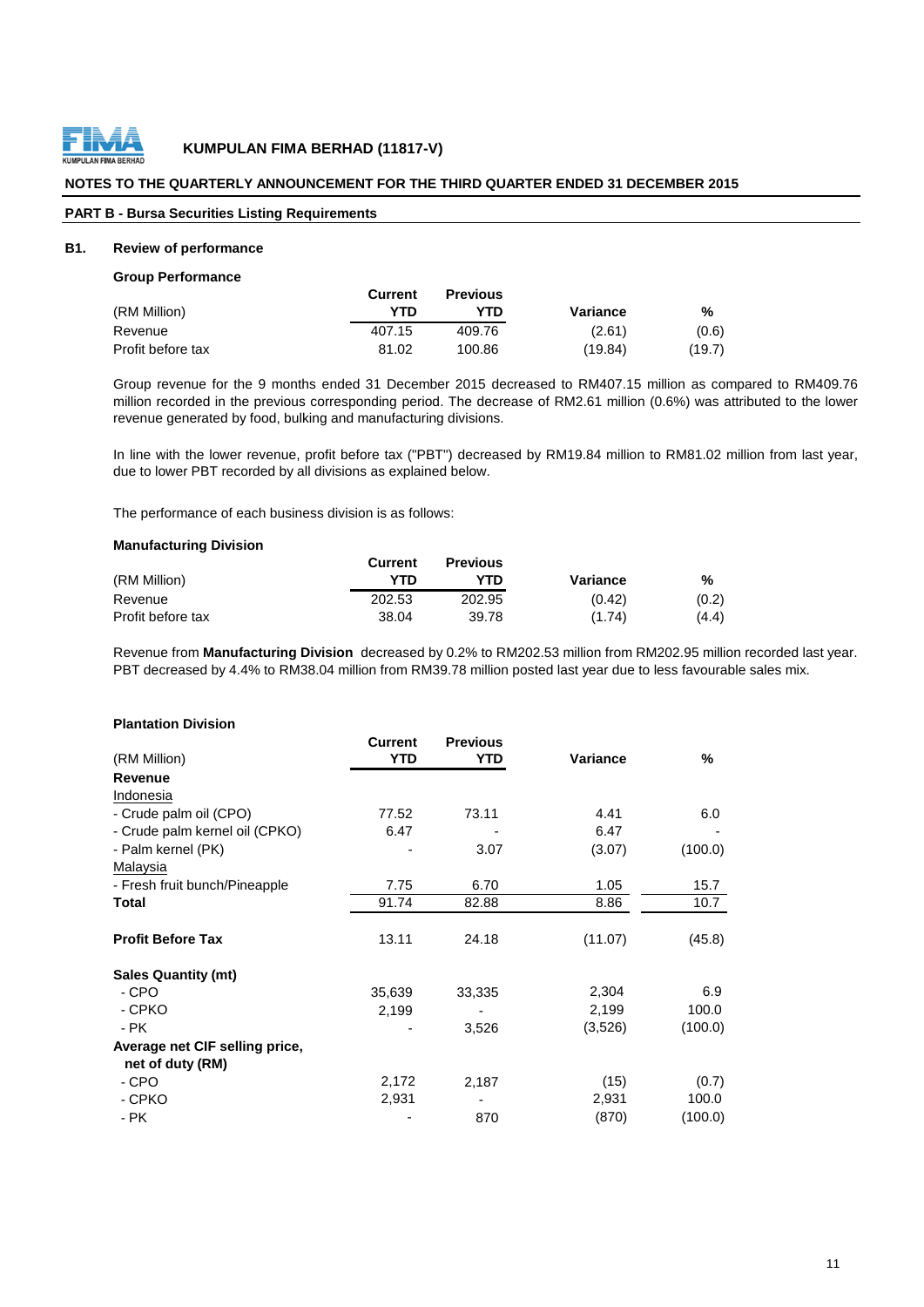

#### **NOTES TO THE QUARTERLY ANNOUNCEMENT FOR THE THIRD QUARTER ENDED 31 DECEMBER 2015**

#### **B1. Review of performance (contd)**

#### **Plantation Division (contd)**

Revenue from **Plantation Division** grew by 10.7% to RM91.74 million compared to the corresponding period last year. However, the division registered a PBT of RM13.11 million, 45.8% lower over the same period last year. The drop in PBT was mainly due to higher manuring cost of RM4.3 million following the implementation of an improved fertilizer application programme. In addition, withholding tax on the foreign dividend income received increased by RM1.7 million, while interest income decreased by RM1.1 million.

#### **Bulking Division**

|                   | Current | <b>Previous</b> |          |       |
|-------------------|---------|-----------------|----------|-------|
| (RM Million)      | YTD     | YTD             | Variance | %     |
| Revenue           | 48.83   | 50.28           | (1.45)   | (2.9) |
| Profit before tax | 27.72   | 29.26           | (1.54)   | (5.3) |

**Bulking Division** recorded a decrease of RM1.45 million (2.9%) in revenue to RM48.83 million from RM50.28 million recorded last year. The decline was mainly due to lower contributions from the base oil, oleo chemical and industrial chemical segments. In line with the decrease in revenue, the division's PBT decreased by RM1.54 million (5.3%) to RM27.72 million.

#### **Food Division**

| (RM Million)           | <b>Current</b><br>YTD | <b>Previous</b><br>YTD | <b>Variance</b> | %      |
|------------------------|-----------------------|------------------------|-----------------|--------|
| Revenue                |                       |                        |                 |        |
| Papua New Guinea (PNG) | 55.69                 | 65.64                  | (9.95)          | (15.2) |
| Malaysia               | 4.50                  | 4.42                   | 0.08            | 1.8    |
|                        | 60.19                 | 70.06                  | (9.87)          | (14.1) |
| Profit before tax      | 0.94                  | 6.24                   | (5.30)          | (84.9) |

**Food Division's** revenue decreased to RM9.87 million compared to RM70.06 million recorded in the same period last year. The decrease in revenue was mainly due to the weaker sales of mackerel and tuna. PBT of the division decrease by RM5.30 million as compared to RM6.24 million profit in the same period last year.

#### **B2. Comparison with preceding quarter's results**

| <b>Group Performance</b> |                  |         |          |     |
|--------------------------|------------------|---------|----------|-----|
|                          | OTR <sub>3</sub> | QTR 2   |          |     |
| (RM Million)             | FY 2016          | FY 2016 | Variance | %   |
| Revenue                  | 134.71           | 131.10  | 3.61     | 2.8 |
| Profit before tax        | 28.63            | 26.64   | 1.99     | 7.5 |

The Group's revenue increased by 2.8% or RM3.61 million to RM134.71 million compared to the preceding quarter, as a result of the higher revenue recorded by manufacturing and bulking divisions.

PBT increased by RM1.99 million to RM28.63 million as compared to RM26.64 million recorded in the preceding quarter mainly due to the positive contributions by manufacturing, food and bulking divisions.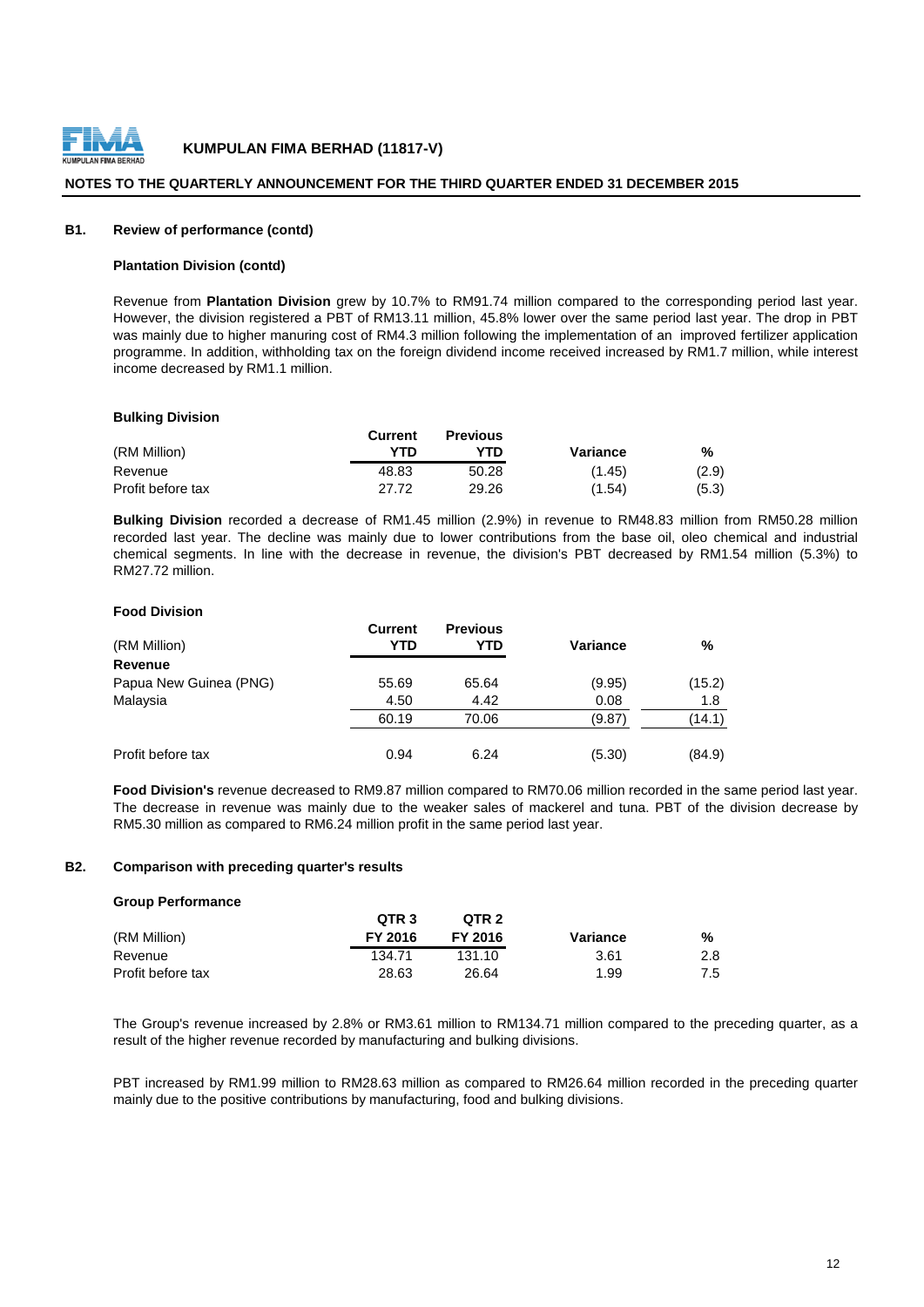

#### **NOTES TO THE QUARTERLY ANNOUNCEMENT FOR THE THIRD QUARTER ENDED 31 DECEMBER 2015**

#### **B2. Comparison with preceding quarter's results (contd)**

The performance of each business division is as follows:

| <b>Manufacturing Division</b> |                  |                  |          |      |
|-------------------------------|------------------|------------------|----------|------|
|                               | QTR <sub>3</sub> | OTR <sub>2</sub> |          |      |
| (RM Million)                  | FY 2016          | FY 2016          | Variance | %    |
| Revenue                       | 68.17            | 61.89            | 6.28     | 10.1 |
| Profit before tax             | 13.93            | 12.13            | 1.80     | 14.8 |

**Manufacturing Division's** revenue increased by RM6.28 million or 10.1% in the current quarter compared to the preceding quarter. The increase was mainly due to higher sales volume in certain products. In line with the revenue increase, PBT improved by 14.8% in the current quarter.

#### **Plantation Division**

|                                | QTR <sub>3</sub> | QTR <sub>2</sub> |          |         |
|--------------------------------|------------------|------------------|----------|---------|
| (RM Million)                   | FY 2016          | FY 2016          | Variance | %       |
| Revenue                        |                  |                  |          |         |
| Indonesia                      |                  |                  |          |         |
| - CPO                          | 23.12            | 22.78            | 0.34     | 1.5     |
| - CPKO                         |                  | 3.12             | (3.12)   | (100.0) |
| Malaysia                       |                  |                  |          |         |
| - Fresh fruit bunch/Pineapple  | 2.64             | 2.52             | 0.12     | 4.8     |
| Total                          | 25.76            | 28.42            | (2.66)   | (9.4)   |
| <b>Profit Before Tax</b>       | (0.35)           | 4.33             | (4.68)   | (108.1) |
| <b>Sales Quantity (mt)</b>     |                  |                  |          |         |
| - CPO                          | 11,209           | 10,001           | 1,208    | 12.1    |
| - CPKO                         |                  | 1,100            | (1,100)  | (100.0) |
| Average net CIF selling price, |                  |                  |          |         |
| net of duty (RM)               |                  |                  |          |         |
| - CPO                          | 2,052            | 2,277            | (225)    | (9.9)   |
| - CPKO                         |                  | 2,647            | (2,647)  | (100.0) |

**Plantation Division's** revenue for the quarter under review of RM25.76 million was RM2.66 million lower than the preceding quarter due to nil sales of CPKO and lower selling price of CPO. PBT decreased by RM4.68 million compared to the preceding quarter mainly due to higher manuring cost of RM3.6 million following the implementation of an improved fertilizer application programme during the quarter.

#### **QTR 3 QTR 2** (RM Million) **FY 2016 FY 2016 Variance %**  Revenue 17.84 15.74 2.10 13.4 Profit before tax 11.17 8.56 2.61 30.5 **Bulking Division**

Revenue from **Bulking Division** of RM17.84 million was 13.4% higher than the preceding quarter. The increase in results was due to higher volumes of edible oil being handled. In line with the increase in revenue, PBT grew 30.5% to RM11.17 million over the preceeding quarter.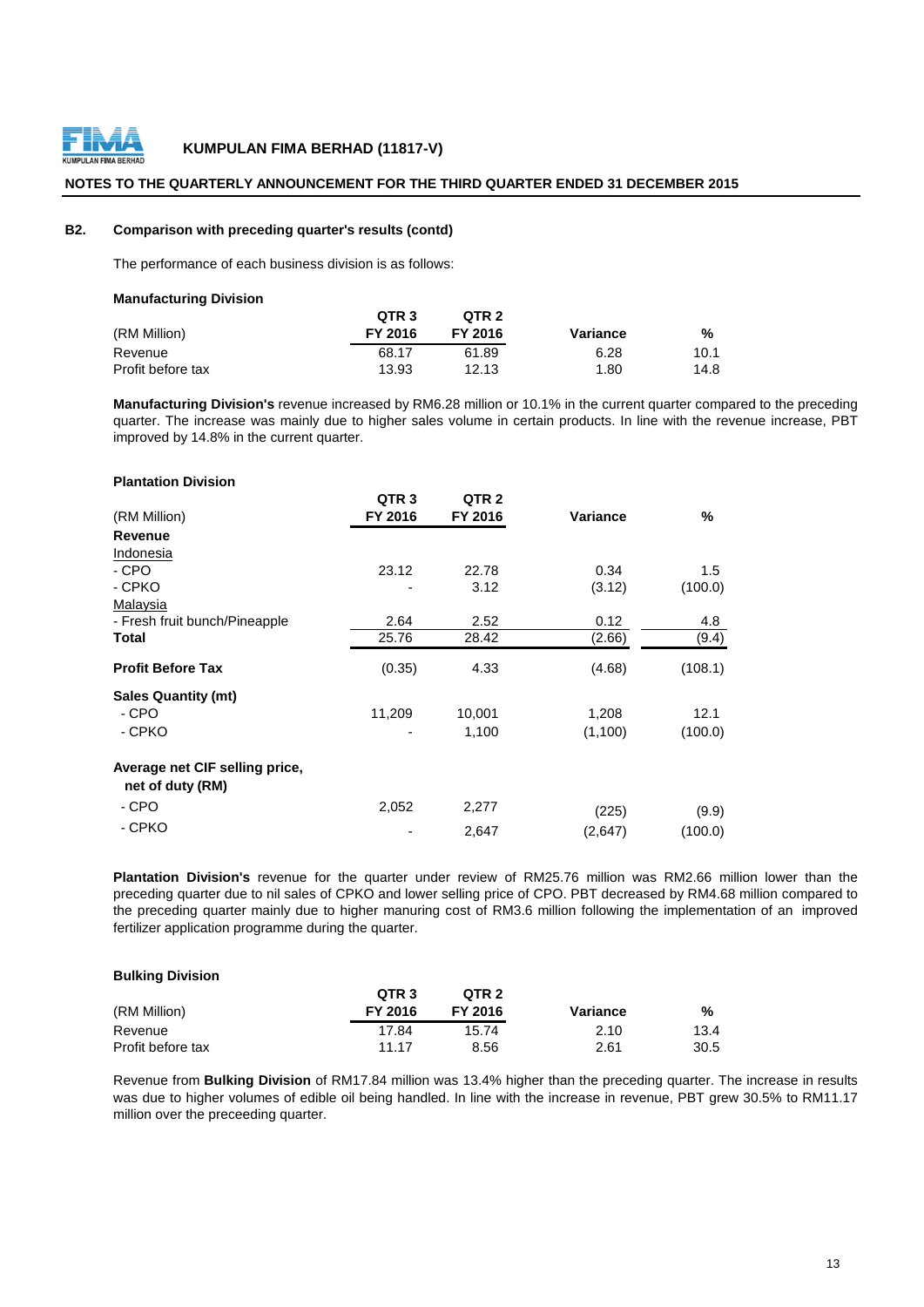

#### **NOTES TO THE QUARTERLY ANNOUNCEMENT FOR THE THIRD QUARTER ENDED 31 DECEMBER 2015**

#### **B2. Comparison with preceding quarter's results (contd)**

| <b>Food Division</b> |                  |                  |                 |        |
|----------------------|------------------|------------------|-----------------|--------|
|                      | QTR <sub>3</sub> | QTR <sub>2</sub> |                 |        |
| (RM Million)         | FY 2016          | FY 2016          | <b>Variance</b> | %      |
| Revenue              |                  |                  |                 |        |
| <b>PNG</b>           | 20.63            | 22.45            | (1.82)          | (8.1)  |
| Malaysia             | 0.96             | 1.29             | (0.33)          | (25.6) |
|                      | 21.59            | 23.74            | (2.15)          | (9.1)  |
| Profit before tax    | 2.60             | 1.69             | 0.91            | (53.9) |

Revenue from **Food Division** decreased by RM2.15 million (9.1%) to RM21.59 million as compared to the preceding quarter due to lower sales volume of mackerel and tuna. The division registered PBT of RM2.60 million during the quarter.

#### **B3. Prospects**

The Directors expect the performance of the Group to be challenging for the remaining period of the year. The prospect of each business division for the remaining period of the financial year is as follows:

While revenue of the **Manufacturing Division's** is expected to remain stable, profit from this division is expected to be lower than the previous financial year due to less favourable sales mix.

The prospects for **Plantation Division** is very much dependent on global commodity prices. The industry continues to face challenges such as changing weather condition and seasonal crop production. Notwithstanding this, the outlook of this segment remains positive.

**Bulking Division.** The prospects for the remaining period are expected to remain challenging. The demand for storage of Edible oil products and the Malaysia Derivatives Exchange's (MDEX) Edible Oil tender is anticipated to increase whilst transhipment businesses is expected to remain low. This arises from the levy imposed by the Indonesian Goverment on all edible oil exports . The storage utilisation rate is expected to be challenging for the remaining period of year. The division is looking to secure more long term contracts with customers and handling higher margin products.

**Food Division** faces tough challenges ahead particularly in Papua New Guinea where the division's main operation is located, amidst challenging market competition from the onslaught of cheaper imported products, currency fluctuation, and current global uncertainty. The division will continue its focus on productivity, margin improvements and cost control.

#### **B4. Explanatory notes on variances with profit forecasts or profit guarantees**

The Group did not issue any profit forecast and/or profit guarantee to the public.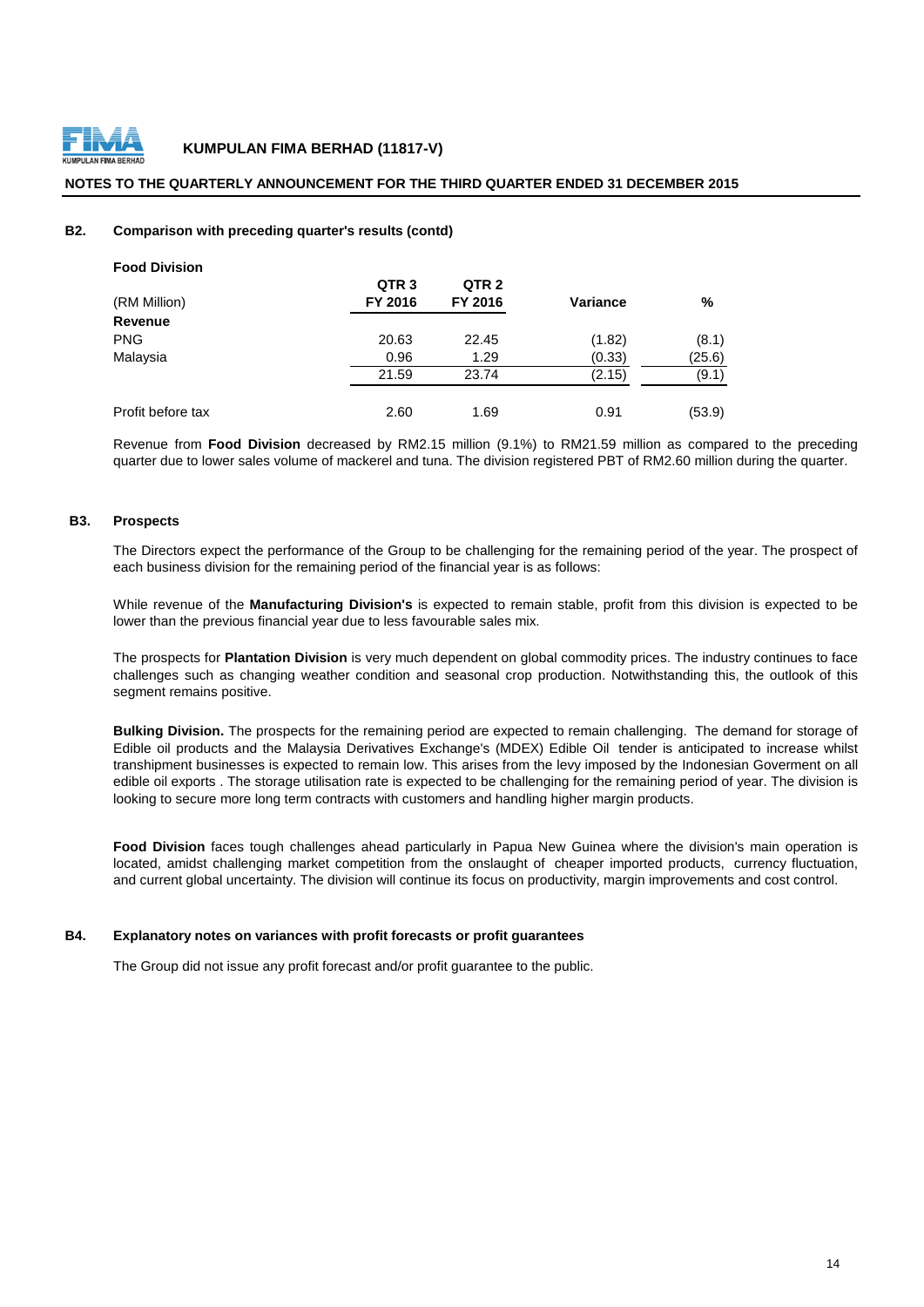

#### **NOTES TO THE QUARTERLY ANNOUNCEMENT FOR THE THIRD QUARTER ENDED 31 DECEMBER 2015**

#### **B5. Income tax expense**

|                  | <b>Current</b> | <b>Current</b> |
|------------------|----------------|----------------|
|                  | Year           | Year           |
|                  | Quarter        | <b>To Date</b> |
|                  | 31-12-2015     | 31-12-2015     |
|                  | <b>RM'000</b>  | <b>RM'000</b>  |
| Current taxation | 6,518          | 21,017         |

The effective tax rate on Group's profit to date is higher than the statutory tax rate mainly due certain expenses disallowed for taxation purposes and no group relief.

#### **B6. Profits/(losses) on sale of unquoted investments and/or properties**

There were no sale of unquoted investments and/or properties during the current quarter.

#### **B7. Purchase or disposal of quoted securities**

There were no purchase or disposal of quoted securities during the current quarter.

#### **B8. Corporate proposals**

There were no corporate proposals announced but not completed at the date of this report.

On 14 September 2015, a wholly-owned subsidiary of Fima Corporation Berhad, FCB Plantation Holdings Sdn Bhd ("FCBPH") had accepted a letter of offer from Ahmad Faizel bin Abdul Karim and Farah Deba binti Omar (collectively referred to "Vendors") for the acquisition of 140,000 ordinary shares of RM1.00 each in R.N.E. Plantation Sdn Bhd ("R.N.E. Plantation"), representing 70% of the total issued and paid up share capital of R.N.E. Plantation for a total purchase consideration of RM4.2 million ("Proposed Transaction").

R.N.E. Plantation has been granted a lease by PKEINPk Sdn Bhd over a parcel of land, measuring approximately 2,000 hectares, deemed suitable for oil palm cultivation, situated in Mukim Sungai Siput, Daerah Kuala Kangsar, Negeri Perak Darul Ridzuan for a term of 60 years with an option to renew for a further period of 30 years as set out in the agreement to lease dated 13 February 2015.

On 9 November 2015, FCBPH and the Vendors had entered into a Share Sale Agreement for the Proposed Transaction which is conditional upon the fulfilment of the following matters:

- (a) FCBPH being satisfied with the results of the due diligence review to be conducted by FCBPH; and
- (b) the consent and/or approval of the relevant authority and/or third party in relation to the sale and transfer of the shares from the Vendors to FCBPH.

FCBPH had received the Vendor's written confirmation dated 19 November 2015 that save for the consent from PKEINPk, there are no other consent or approval required from other relevent authority or third party in relation to the share sale. On 25 November 2015, the Company announced that all conditions precedent pertaining to the Proposed Transaction have been fulfilled.

The Proposed Transaction was completed on 4 December 2015.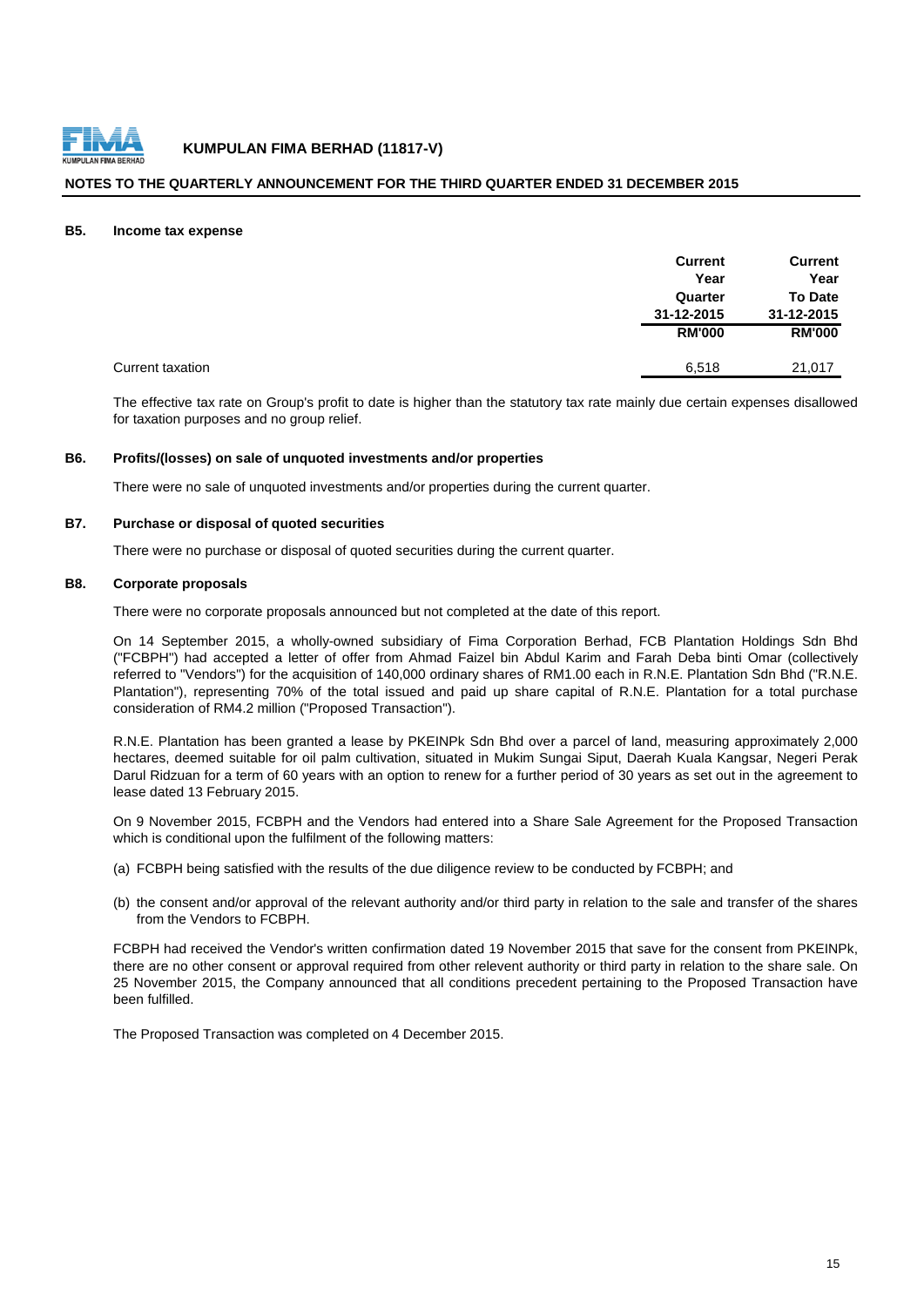

#### **NOTES TO THE QUARTERLY ANNOUNCEMENT FOR THE THIRD QUARTER ENDED 31 DECEMBER 2015**

#### **B9. Borrowings and debt securities**

|                                   | As at<br>31-12-2015<br><b>RM'000</b> | As at<br>31-03-2015<br><b>RM'000</b> |
|-----------------------------------|--------------------------------------|--------------------------------------|
| Secured:                          |                                      |                                      |
| Non-current                       |                                      |                                      |
| *Obligations under finance leases | 19,030                               | 5,585                                |
| <b>Current</b>                    |                                      |                                      |
| Bankers' acceptance               | 10,135                               | 5,944                                |
|                                   | 29,165                               | 11,529                               |

\* The obligations under finance leases are in respect of the following land lease:

- (i) A 99 year land lease granted to subsidiary, Gabungan Warisan Sdn. Bhd. to develop approximately 249.8 ha of land in Kuala Krai, Kelantan Darul Naim. The lease expires on 2 July 2112.
- (ii) Sub-leases granted to subsidiaries, Taka Worldwide Trading Sdn. Bhd. and Etika Gangsa Sdn. Bhd. over 2 parcels of land measuring approximately 404.6 ha, deemed suitable for oil palm cultivation, situated in Mukim Relai, Daerah Jajahan Gua Musang, Kelantan for a term of 66 years expiring 5 March 2075, with an option to renew for a further period of 33 years.
- (iii) A 60 year lease granted to subsidiary, R.N.E. Plantation Sdn Bhd over 1 plot of agricultural land measuring 2,000 ha located at Sungai Siput, Daerah Kuala Kangsar, Perak. The lease will expire on 3 August 2075, with an option to renew for a further 30 years.

#### **B10. Realised/unrealised earnings/(losses)**

|                                                                          | As at<br>31-12-2015<br><b>RM'000</b> | As at<br>31-03-2015<br><b>RM'000</b> |
|--------------------------------------------------------------------------|--------------------------------------|--------------------------------------|
| Total retained earnings of Kumpulan Fima Berhad<br>and its subsidiaries: |                                      |                                      |
| - Realised                                                               | 342.047                              | 299.418                              |
| - Unrealised                                                             | (37, 984)                            | (36,137)                             |
|                                                                          | 304,063                              | 263.281                              |
| Total share of retained earnings from<br>associated companies:           |                                      |                                      |
| - Realised                                                               | 40.946                               | 36,644                               |
| - Unrealised                                                             | (3.566)                              | (2,988)                              |
|                                                                          | 37,380                               | 33,656                               |
| Consolidation adjustments                                                | (48, 179)                            | (21, 735)                            |
| Total group retained earnings as per consolidated accounts               | 293.264                              | 275.202                              |

#### **B11. Changes in material litigations**

Pending material litigation since preceeding quarter is as follows:

Following the termination of the Tenancy Agreement by Malaysia Airports Holding Berhad ("MAHB") on 11 May 2000, a subsidiary, Fima Corporation Berhad ("FimaCorp"), as the Principal Tenant issued a termination notice dated 15 May 2000 to all its respective sub-tenants at Airtel Complex, Subang.

Pursuant to the above, on 28 September 2001, FimaCorp was served a Writ of Summons dated 9 August 2001 from a tenant ("Plaintiff") claiming for a compensation sum of approximately RM2.12 million being the renovation costs and general damages arising from the early termination of the Tenancy Agreement at Airtel Complex, in Subang. The Board of FimaCorp had sought the advice of the solicitors and was of the opinion that there should be no compensation payable to the Plaintiff as the demised premises was acquired by a relevant authority, MAHB, which was provided in the Tenancy Agreement between FimaCorp and the Plaintiff.